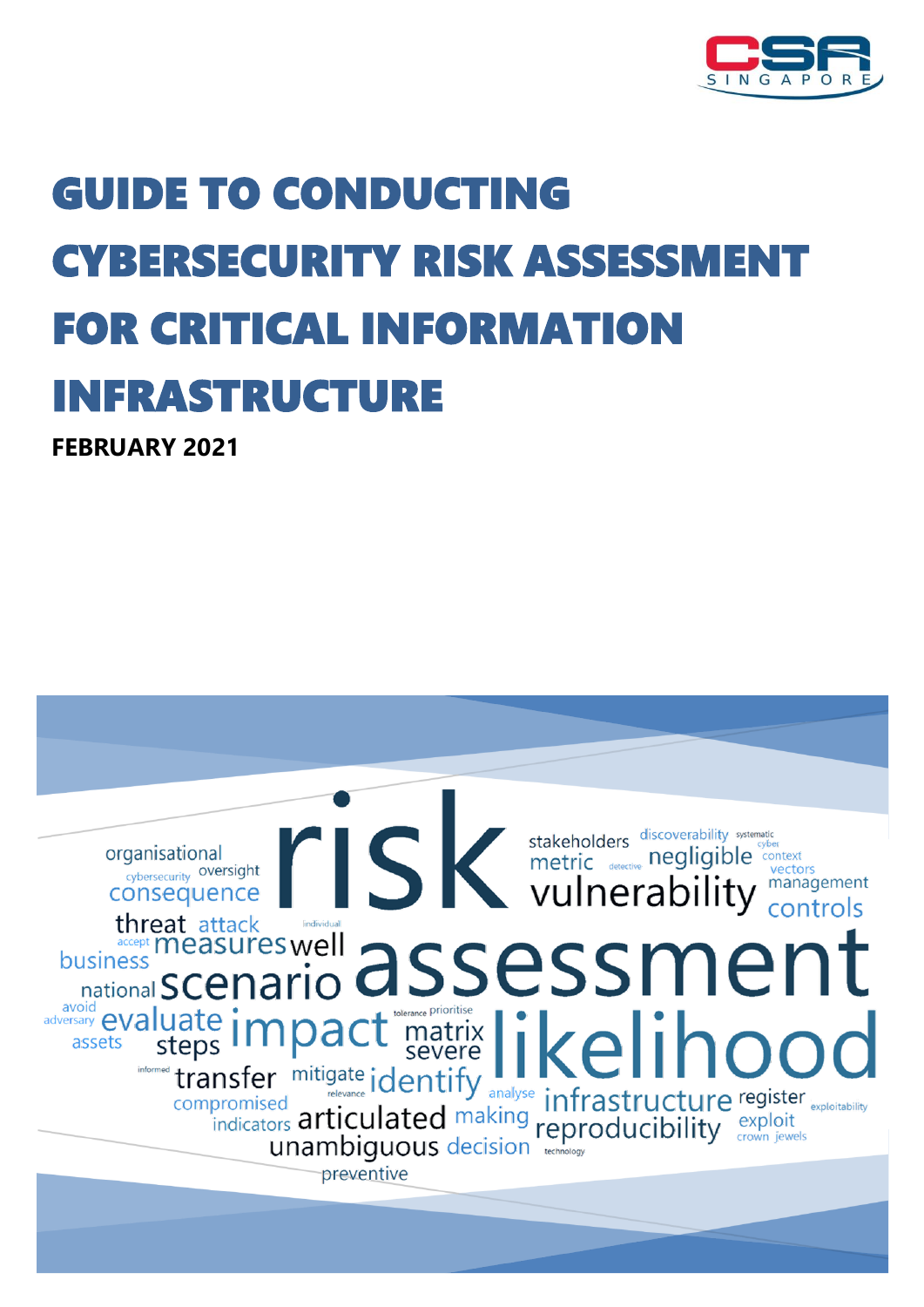## **CONTENTS**

| 1.1            |  |
|----------------|--|
| 1.2            |  |
| $\overline{2}$ |  |
| 2.1            |  |
| 2.2            |  |
| 3              |  |
| 3.1            |  |
| 3.2            |  |
| 3.3            |  |
| 4              |  |
| 4.1            |  |
| 4.2            |  |
|                |  |
| 4.3            |  |
| 5              |  |
| 5.1            |  |
| 5.2            |  |
| 6              |  |
|                |  |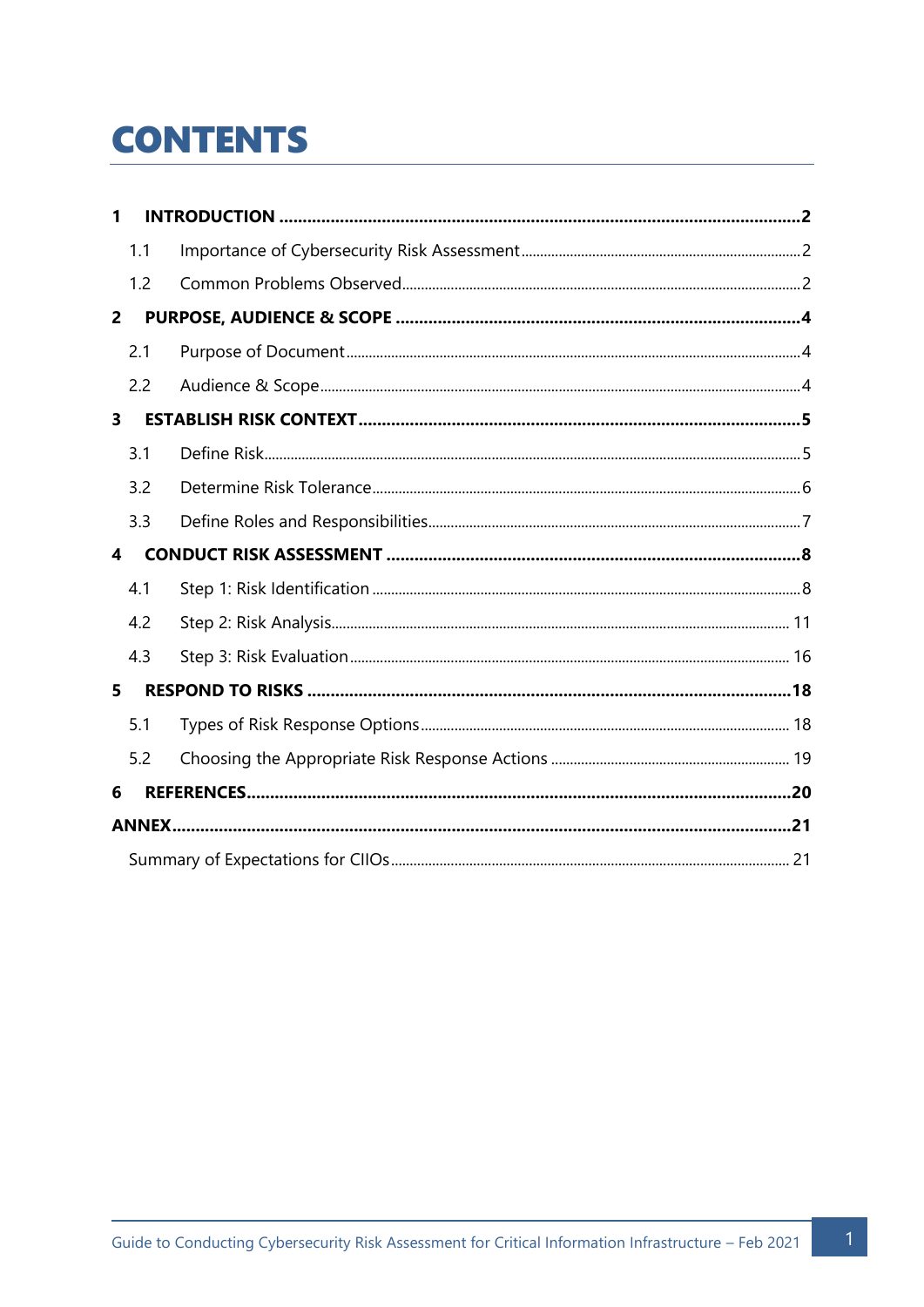## <span id="page-2-0"></span>1 INTRODUCTION

### <span id="page-2-1"></span>**1.1 Importance of Cybersecurity Risk Assessment**

With rapid advancement in technology, shifting cyber threat landscape and increased digitalisation, organisations may be exposing themselves to greater cybersecurity risks that may potentially have an adverse impact to their organisation and business objectives. Thus, it is imperative for organisations to manage these cybersecurity risks effectively.

Cybersecurity risk assessment (referred to as "risk assessment") is an integral part of an organisation's enterprise risk management process. By conducting a risk assessment, organisations would be able to:

- Identify "what could go wrong" events that are often a result of malicious acts by threat actors and could lead to undesired business consequences.
- Determine the levels of cybersecurity risk that they are exposed to. A good understanding of the risk levels would allow an organisation to dedicate adequate action and resources to treat risks of the highest priority.
- Create a risk-aware culture within the organisation. Risk assessment is an iterative process that involves engaging employees to think about technology risks and how they align to business objectives.

## <span id="page-2-2"></span>**1.2 Common Problems Observed**

While organisations recognise that risk assessment is an important part of their enterprise risk assessment practice, many struggled with the process to conduct a proper risk assessment. Some of the common gaps observed include the following:

- **Poor articulation of risk scenarios** Risk scenarios describing "what could go wrong" events were often vague and generic without articulating specific threat events, vulnerabilities, assets and consequences. As a result, it is difficult to understand the extent of the risks, relate them to the organisational context, or identify targeted measures to address the risks.
- **Identification of risks using a compliance-oriented approach** Many organisations identify risks from the point of assessing security controls (or lack thereof), similar to performing a compliance audit or gap analysis against a set of defined standards. A compliance-oriented approach towards risk assessment drives a "checklist" behaviour, giving a false sense of security that an organisation is not exposed to any risks as long as they fulfil all compliance requirements.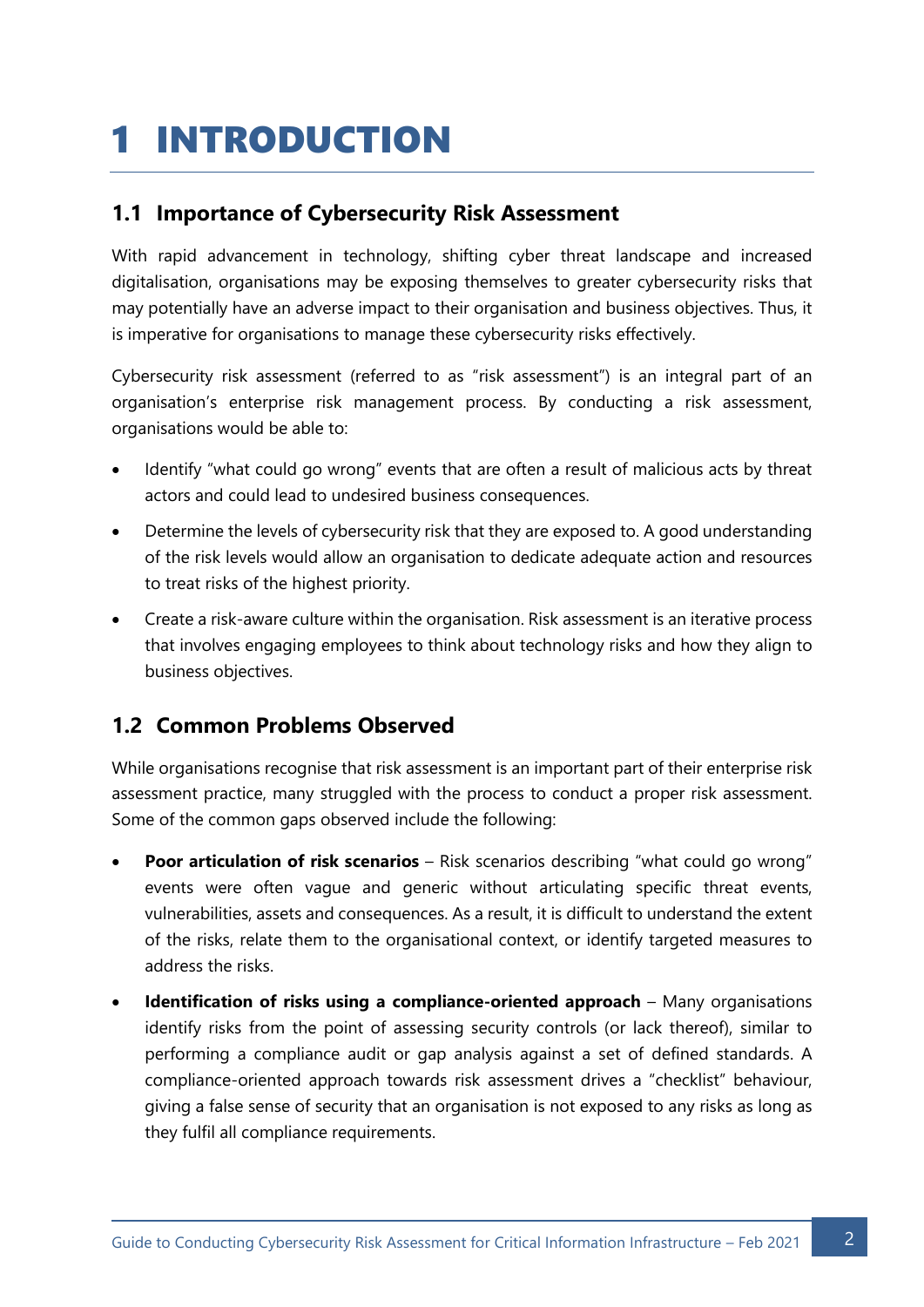- **Absence of risk tolerance**  Organisations often do not integrate their cybersecurity risk management plans into their enterprise risk management programme. As a result, cybersecurity risk tolerance at the enterprise level is often ignored, and management face difficulty in deciding the appropriate level of risk-taking to adopt whilst in pursuit of their organisation's business objectives.
- **Determining risk likelihood based on historical or expected occurrences** Organisations have traditionally used the measure of time/frequency (e.g. historical or expected occurrences of events) to estimate their risk likelihood. The approach may be inaccurate when it is based on the number of times an incident has occurred previously, especially when there is lack of information on past cybersecurity incidents. In the context of cybersecurity, the likelihood of a cybersecurity incident is independent of the frequency of past occurrence.
- **Treating risks with irrelevant controls/measures** Organisations may take a broad approach in coming up with measures to mitigate identified cybersecurity risks, resulting in the implementation of controls that do not fully address the root cause. This often stems from a poor understanding or articulation of risk scenarios.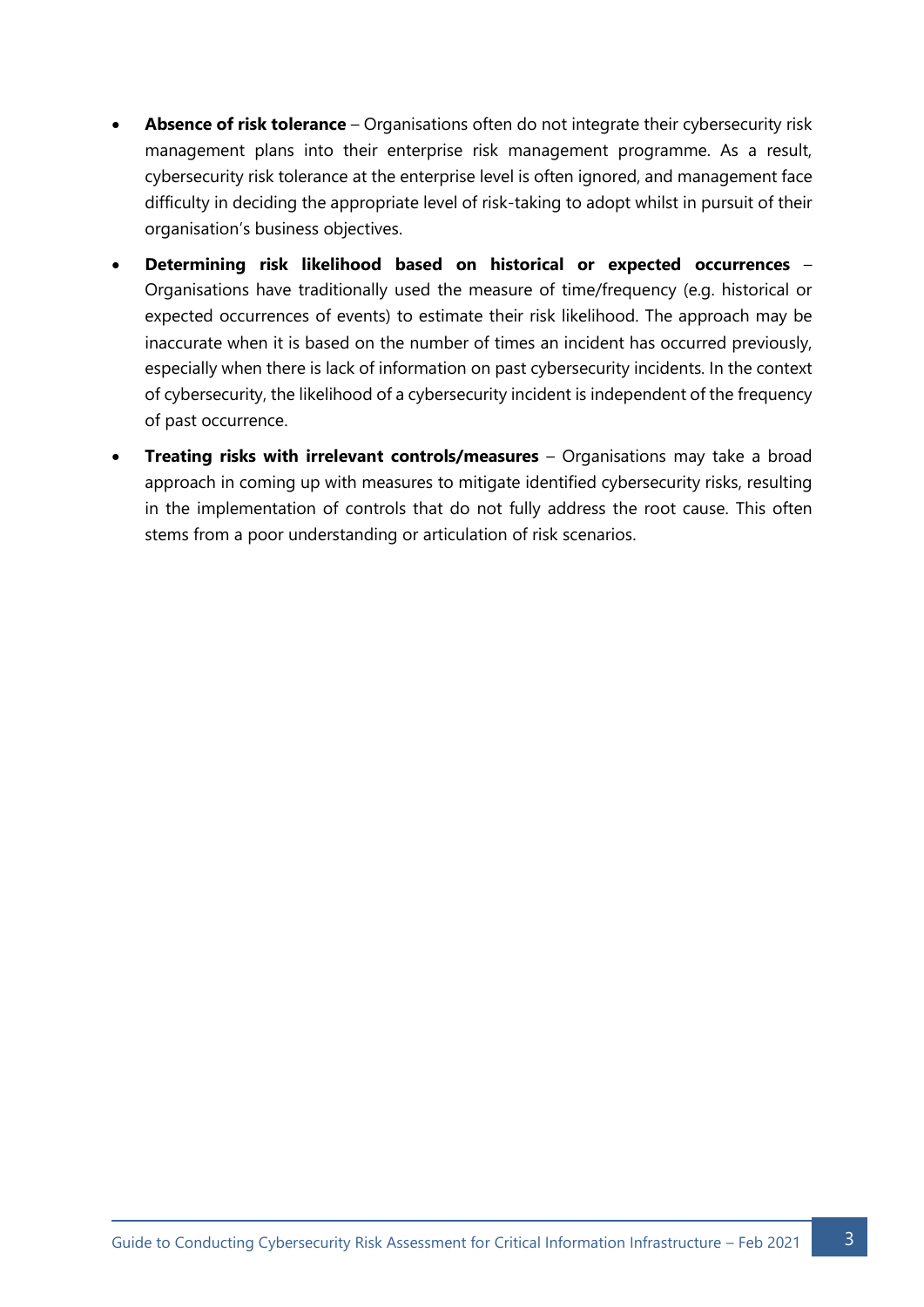## <span id="page-4-0"></span>2 PURPOSE, AUDIENCE & SCOPE

### <span id="page-4-1"></span>**2.1 Purpose of Document**

The purpose of this document is to provide guidance to Critical Information Infrastructure Owners (CIIOs) on how to perform a proper cybersecurity risk assessment.

This document will also identify expectations that are required of CIIOs to take note when performing their risk assessment. The expectations are denoted with the icon below in this guidance document.



### <span id="page-4-2"></span>**2.2 Audience & Scope**

This document is meant for use by both internal and external stakeholders but not limited to, the following:

- Stakeholders (e.g. business unit heads, system owners, Chief Information Security Officers, etc.) within any organisations, including CIIOs
- External consultants or service providers conducting risk assessment on behalf of organisations.

The scope of this guidance focuses only on the areas of risk framing, assessment and treatment. Other areas such as risk monitoring and reporting, which comes under a wider domain of risk management, is beyond the scope of this guidance.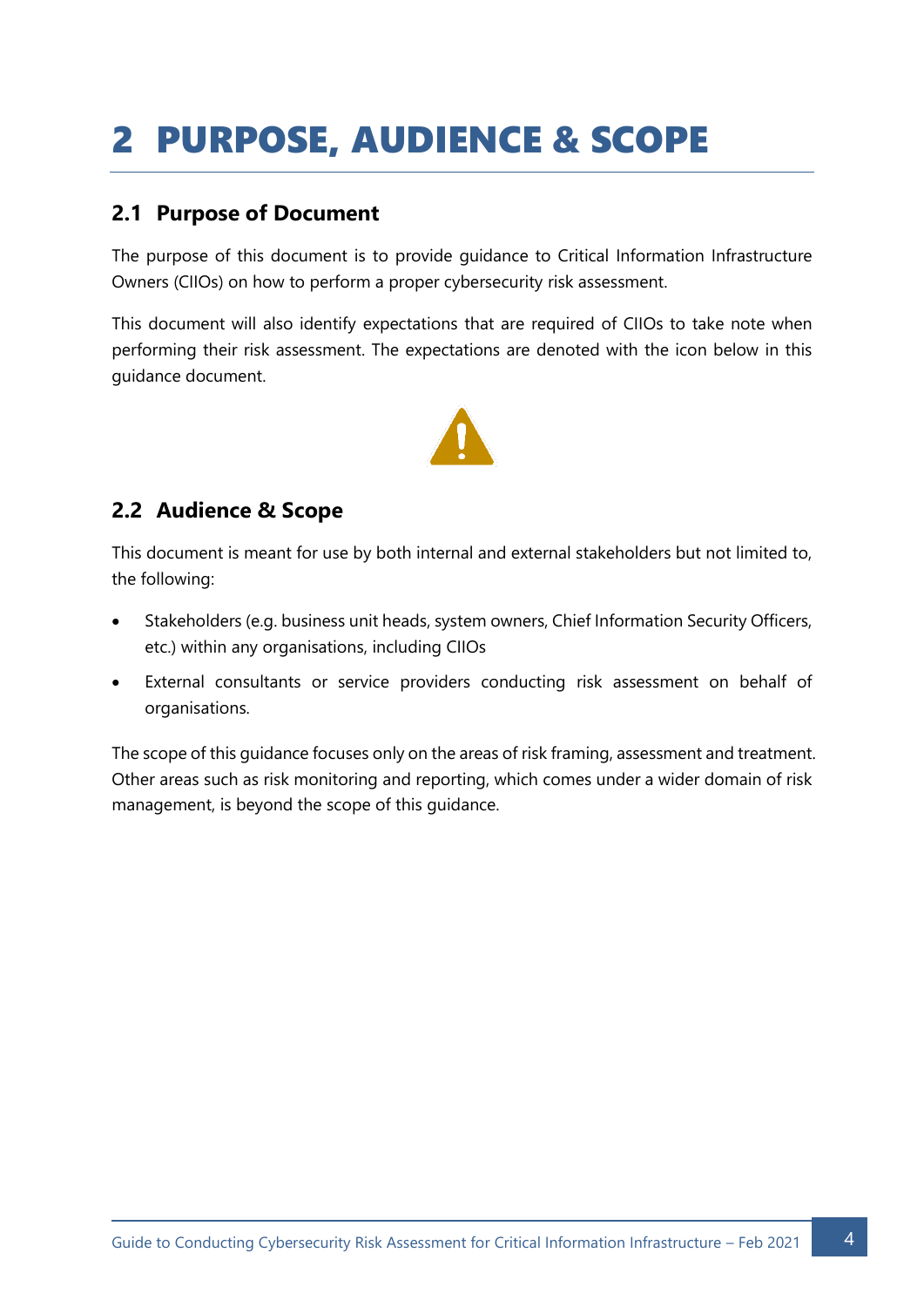## <span id="page-5-0"></span>3 ESTABLISH RISK CONTEXT

Establishing risk context is an important pre-requisite for conducting risk assessment. This step ensures that internal and external stakeholders involved in the risk assessment exercise have a common understanding of how the risk is framed, the risk tolerance to consider and the responsibilities of the risk owner.

## <span id="page-5-1"></span>**3.1 Define Risk**

There are many definitions of cybersecurity risk. Hence, before going further into the details of conducting a risk assessment, it is important to establish a common definition of cybersecurity risk. For the purpose of this guidance document, risk is defined as the function<sup>1</sup> of:

- The likelihood of a given threat event exercising on a vulnerability of an asset; and
- The resulting impact of the occurrence of the threat event

**Risk** = Function (**Likelihood**, **Impact**)

Each of the risk factors mentioned in the definition is explained below.

#### **Threat Event**

Threat event refers to any event during which a threat actor<sup>2</sup>, by means of threat vector<sup>3</sup>, acts against an asset in a manner that has the potential to cause harm. In the context of cybersecurity, threat events can be characterised by the tactics, techniques and procedures (TTP) employed by threat actors.

#### **Vulnerability**

Vulnerability refers to a weakness in the design, implementation and operation of an asset, or the internal control of a process.

#### **Likelihood**

Likelihood refers to the probability that a given threat event is capable of exploiting a given vulnerability (or set of vulnerabilities). The probability can be derived based on factors namely, discoverability, exploitability and reproducibility.

<sup>1</sup> The function of risk is adapted from National Institute of Standards and Technology Special Publication 800-30 Revision 1 (NIST SP 800-30R1)

 $2$  Threat actor refers to a person or entity that is responsible for an event that has the potential to cause harm.

<sup>&</sup>lt;sup>3</sup> Threat vector refers to the path or route that a threat actor uses to attack a target.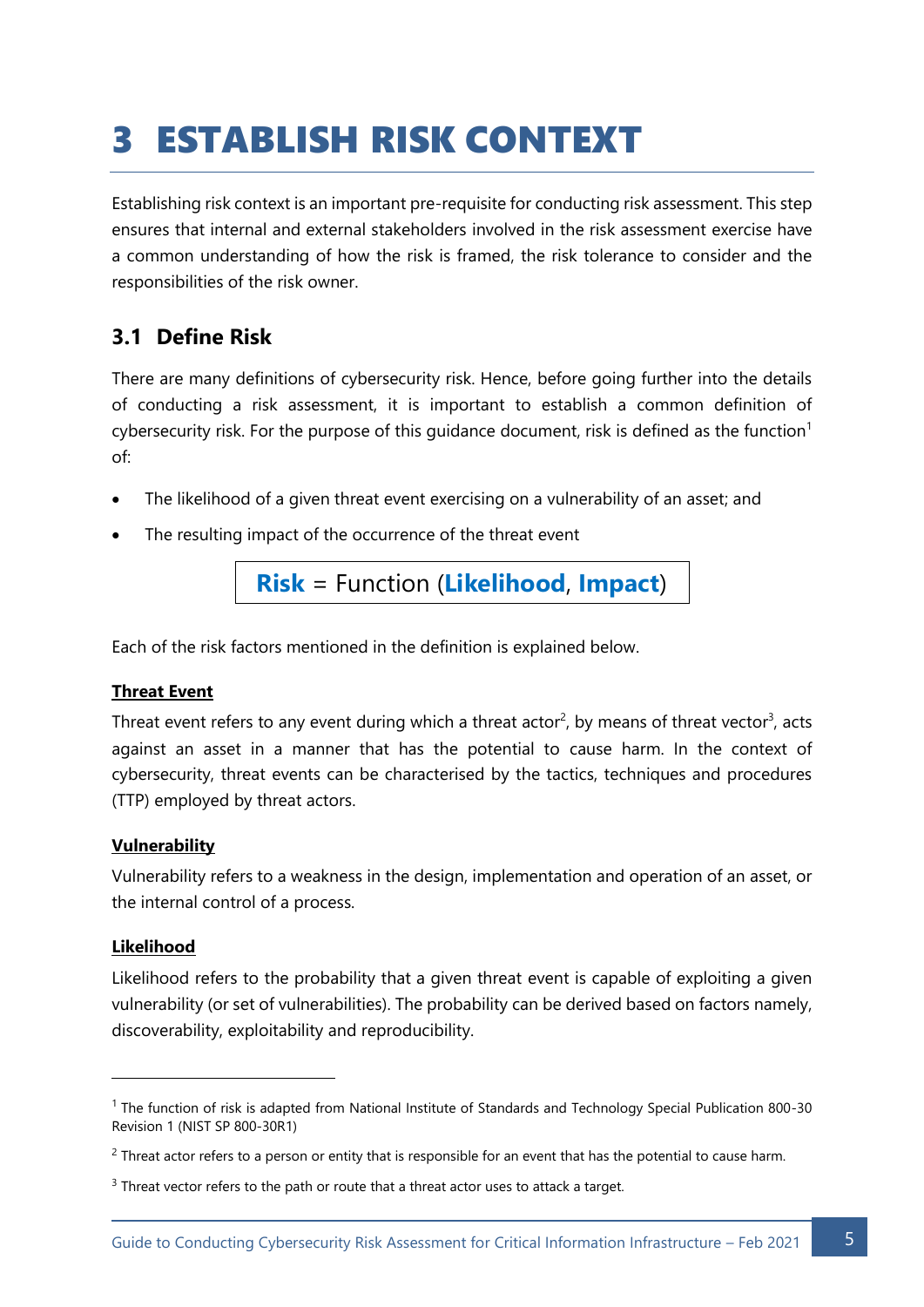#### **Impact**

Impact refers to the magnitude of harm resulting from a threat event exploiting a vulnerability (or set of vulnerabilities). The magnitude of harm can be estimated from the perspective of a nation, organisation, or individual.

### <span id="page-6-0"></span>**3.2 Determine Risk Tolerance**

Risk tolerance<sup>4</sup> is defined as the level of risk taking acceptable to achieve a specific business objective. Determining risk tolerance allows the Management to articulate how much risk the organisation is willing to accept.

A well-defined risk tolerance should articulate:

- Expectations for treating and pursuing specific types of risk
- Boundaries and thresholds of acceptable risk taking

*Figure 1* below is an example of a risk tolerance table and must be tailored according to each organisation's context.

| <b>Risk Level</b>     | <b>Risk Tolerance Description</b>                                                                                                                                                                                                                           |
|-----------------------|-------------------------------------------------------------------------------------------------------------------------------------------------------------------------------------------------------------------------------------------------------------|
| <b>Very High</b>      | This level of risk cannot be accepted and would create an impact so severe that the<br>related activity would need to cease immediately. Alternatively, mitigation or<br>transference strategies need to be taken immediately.                              |
| High                  | This level of risk cannot be accepted. Treatment strategies aimed at reducing the risk<br>level should be developed and implemented in the next 1 month.                                                                                                    |
| <b>Medium</b><br>High | This level of risk cannot be accepted. Treatment strategies aimed at reducing the risk<br>level should be developed and implemented in the next 3-6 months.                                                                                                 |
| <b>Medium</b>         | This level of risk can be accepted if there are no treatment strategies that can be<br>easily and economically implemented. The risk must be regularly monitored to<br>ensure that any change in circumstance is detected and acted upon appropriately.     |
| Low                   | This level of risk can be accepted if there are no treatment strategies that can be<br>easily and economically implemented. The risk must be periodically monitored to<br>ensure that any change in circumstances is detected and acted upon appropriately. |

*Figure 1: An example of how risk tolerance is represented*

<sup>4</sup> Sources such as ISACA define *risk tolerance* as "*the acceptable level of variation that management is willing to allow for any particular risk as the enterprise pursue its objectives*", and use the term *risk appetite* to refer to "*the amount of risk, on a broad level, that an entity is willing to accept in pursuit of its mission*". This guidance document does not distinguish between risk tolerance and risk appetite as we view them both to broadly mean the same (i.e. how much risk an organisation is willing to accept).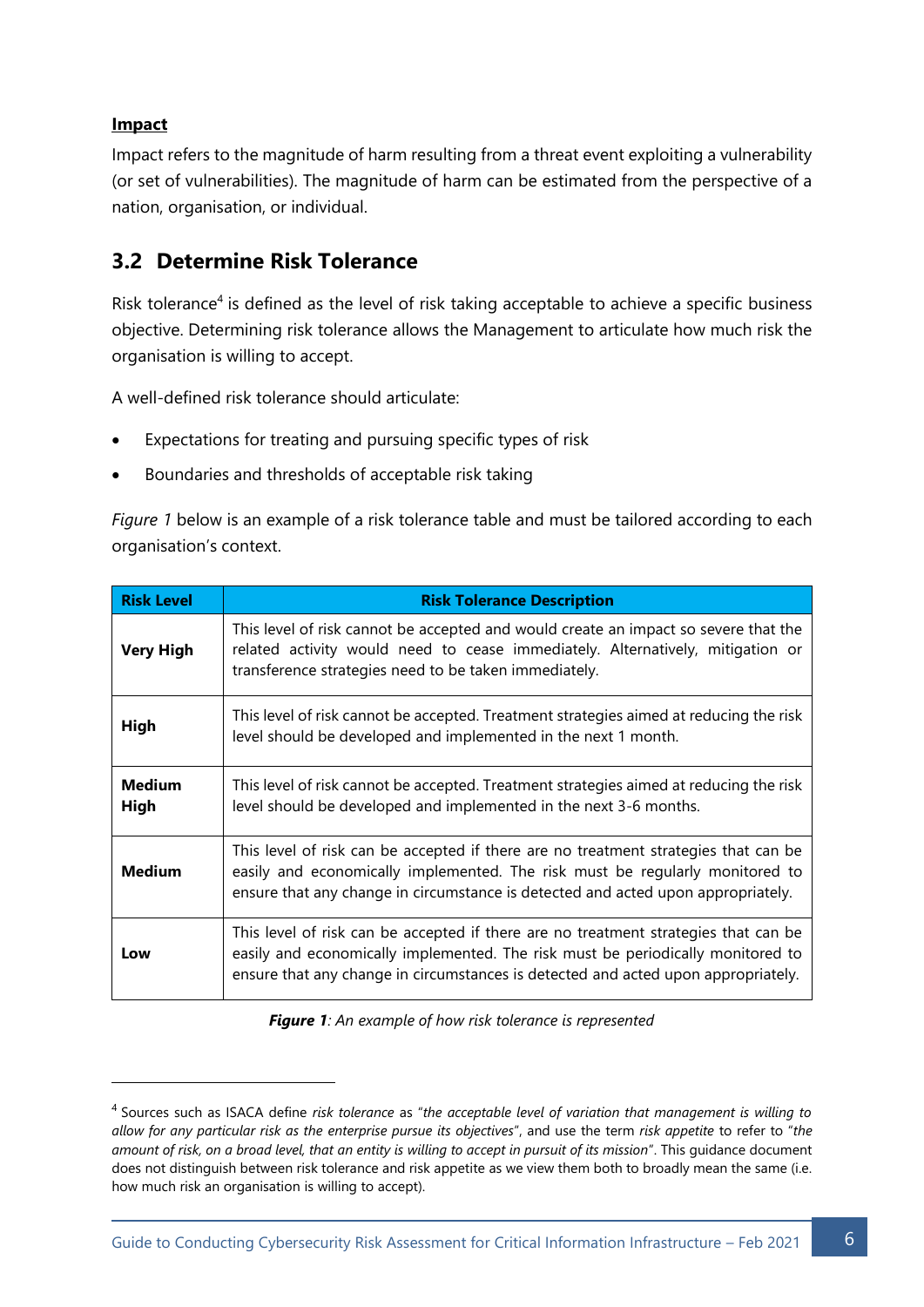

**CIIOs to note**: In the CII risk assessment report, risk tolerance levels must be clearly defined.

### <span id="page-7-0"></span>**3.3 Define Roles and Responsibilities**

To ensure that stakeholders are aware of their expected roles in a risk assessment exercise, it is important to state them clearly upfront. Key roles in a risk assessment exercise include:

#### **Head of Organisation**

Highest-level senior official within the organisation with the overall responsibility and accountability for ensuring risks are appropriately managed within the organisation's tolerance level, and accepting all residual risks.

#### **Business Owner**

Highest-level senior official of a business unit responsible for ensuring that business activities meet business goals, or share concerns on the impact of system disruptions to the business.

#### **Risk Management Function**

An individual or group within the organisation responsible for the organisation-wide risk management approach. They should serve as a bridge between the technical and business function during risk assessment process, and provide oversight of the risk assessment activities to ensure consistent risk-based decisions.

#### **Technology and Operations Function**

An individual or group within the organisation that is responsible for the maintenance and operations of the technological infrastructure, including network and applications, to support the running of the system(s) supporting business activities. They should know the system assets and technical operations very well, and be able to advise on the technical impact for a compromised system.

#### **Cybersecurity Function**

An individual or group within the organisation responsible for the implementation and maintenance of cybersecurity controls in system(s) supporting business activities. They should identify the potential threats to a system, conceptualise cybersecurity risk scenarios, determine risk likelihood, as well as advise the appropriate measures to address the identified threats/attacks.



#### **CIIOs to note**:

In the CII risk assessment report, the stakeholders' roles and responsibilities in the risk assessment exercise must be clearly specified.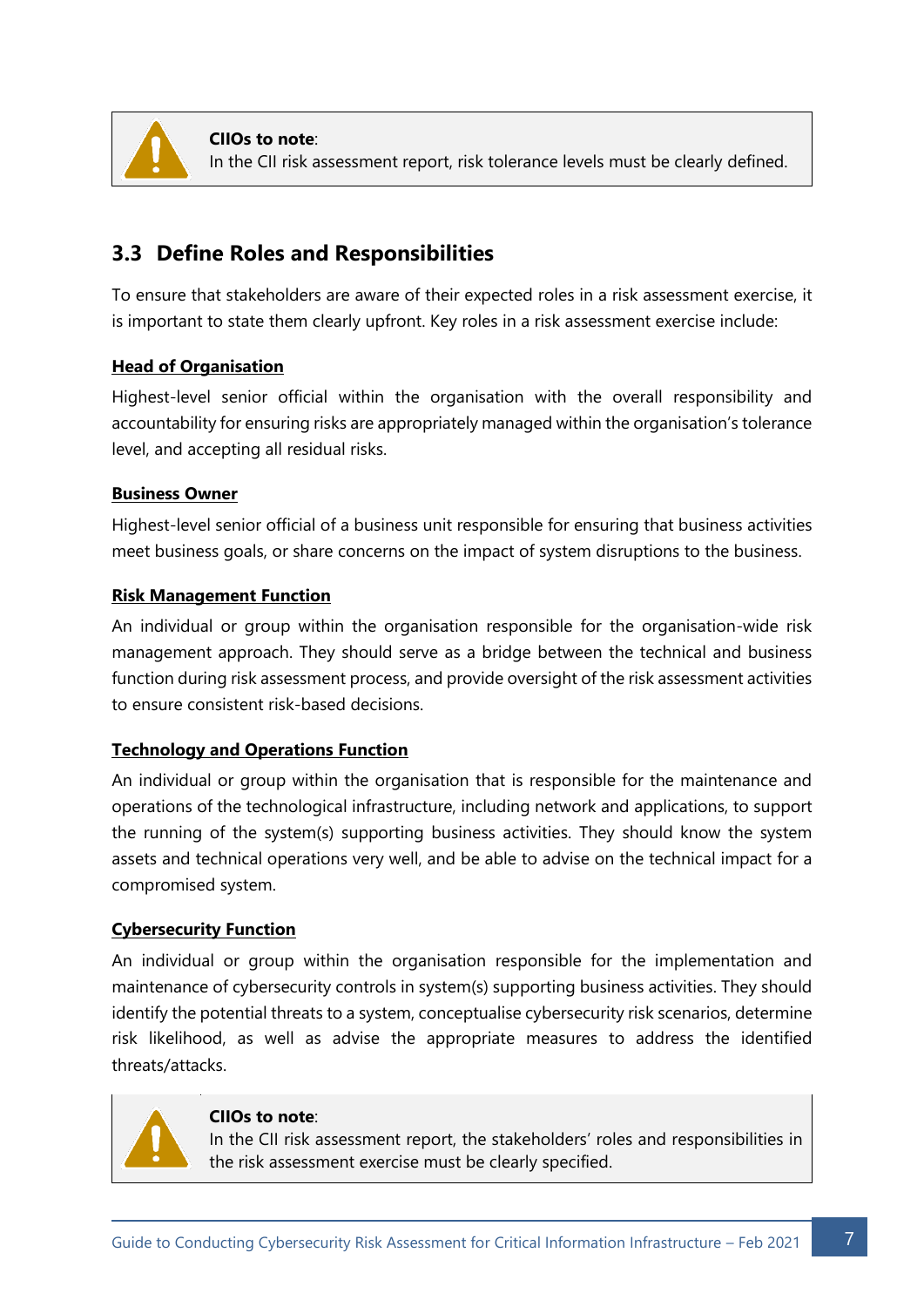## <span id="page-8-0"></span>4 CONDUCT RISK ASSESSMENT

Risk assessment is about identifying risks that are specific to the environment, and determining the level of identified risks. The main steps in a risk assessment are risk identification, risk analysis and risk evaluation.



*Figure 2: Process for Conducting Risk Assessment*

## <span id="page-8-1"></span>**4.1 Step 1: Risk Identification**

#### **Task A: Identify Assets**

As the old security adage goes, "You can't protect what you don't know." Therefore, the first task is to identify and create an inventory of all physical and logical assets that make up the system that is within the risk assessment scope. When identifying the assets, it is important to take note of those that are:

• **Crown jewels** - These assets are critical to achieving the overall business objectives and are usually what the attackers would actively seek to exploit

*Example: In a Distributed Control System (DCS) of a power plant, a Programmable Logic Controller (PLC) controlling the turbine is likely to be considered a crown jewel as it directly affects the generation of electricity – the overall business objective of the power plant. An attacker who wants to disrupt power generation is likely to want to compromise and manipulate the logic within the PLC.*

• **Stepping stones** - These assets are resources that attackers would want to take control and leverage to pivot across network segments before reaching the crown jewels.

*Example: In a typical Windows environment, an Active Directory (AD) server that maintains/validate user login credentials to multiple servers is likely to be considered a stepping stone, as it provides a bridge for attackers to pivot into these servers.*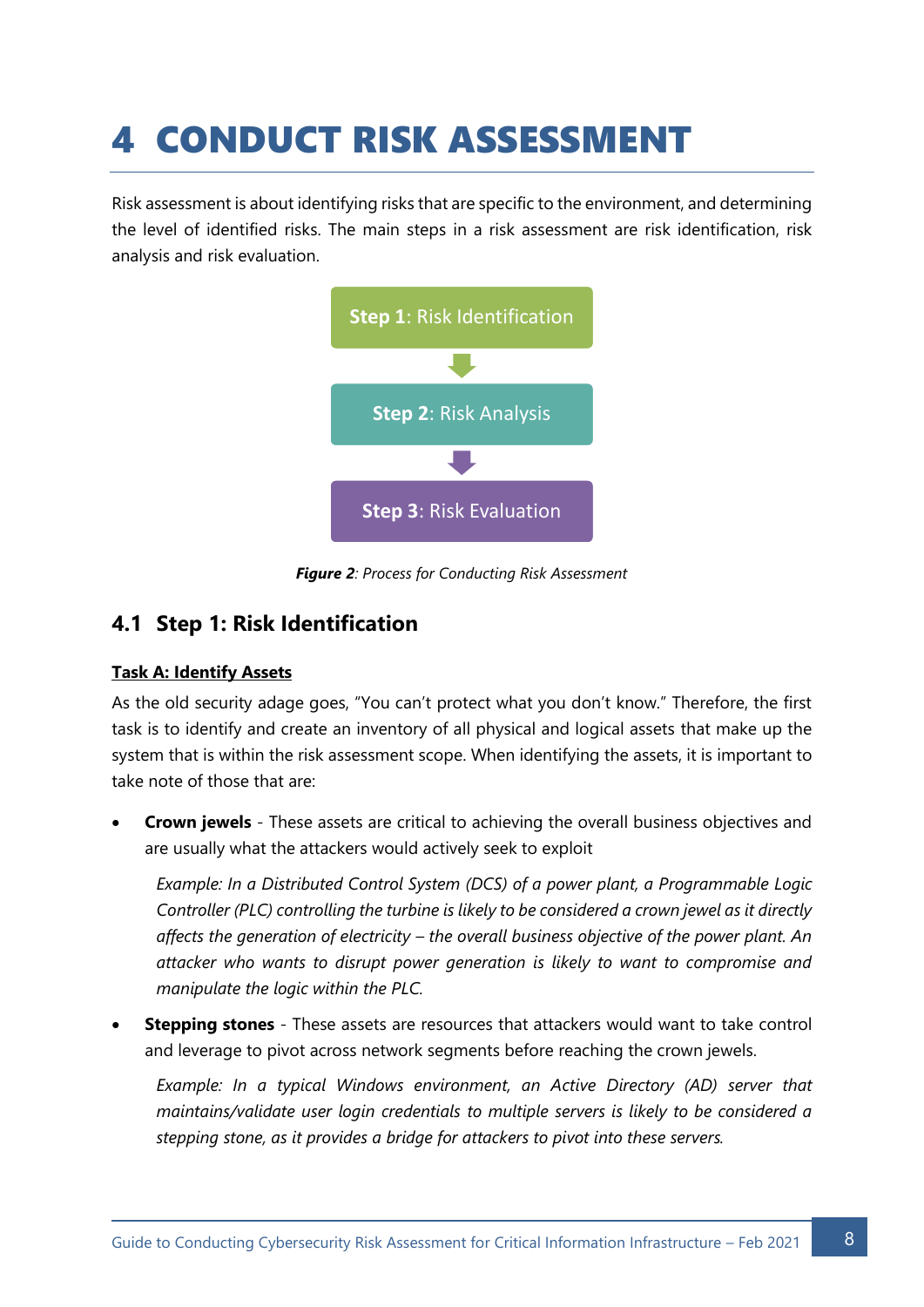Use the asset inventory list consolidated to create a network architecture diagram that provides a visual representation of the interconnectivity and communication paths between the assets. Identify and label all entry points (i.e. attack vectors) into the system, as well as the stepping stones and crown jewels. This would help facilitate the next task to identify threats.

#### **Task B: Threat Modelling**

With the asset inventory list and network architecture diagram, the threat events that could exploit the vulnerabilities for each asset should be identified for deeper analysis. One of the techniques that organisations should employ is threat modelling. Threat modelling is a structured process for identifying threat events that are pertinent to the system, so that organisations can build a more focused defense to protect the system.

Threat modelling entails the following steps:

- **Scope Identification** and **System Decomposition** These are the prerequisites for threat modelling that were introduced in Task A.
- **Threat Identification** Next, organisations should adopt a systematic approach to identify the possible events where attackers can compromise the assets.
- **Attack Modelling**  After identifying the threat events relevant to each asset, organisations should link them into a possible sequence of attack. Attack modelling describes an attacker's intrusion approach so that organisations can identify controls needed to defend the system and prioritise their implementation.

For more information on threat modelling, refer to the "Guide to Cyber Threat Modelling" <sup>5</sup> that CSA has published.

#### **Task C: Construct Risk Scenarios**

Constructing risk scenarios is the last task to complete the Risk Identification Step. This task aims to create "what could go wrong" scenarios that provide realistic and relatable view of risks based on the business context, system environment and pertinent threats.

A well-constructed risk scenario facilitates communication to stakeholders and allows for structured analysis of risks in subsequent steps. A risk scenario should articulate the following four (4) key elements:

- **Asset** An object of value that has been identified in Task A.
- **Threat event** An attack event that has been identified in Task B.
- **Vulnerability** A weakness in the asset or processes supporting the asset that can be exploited by the identified threat event. The vulnerability may have surfaced in recent

<sup>5</sup> The *Guide to Cyber Threat Modelling* can be found at https://www.csa.gov.sg/legislation/supplementaryreferences/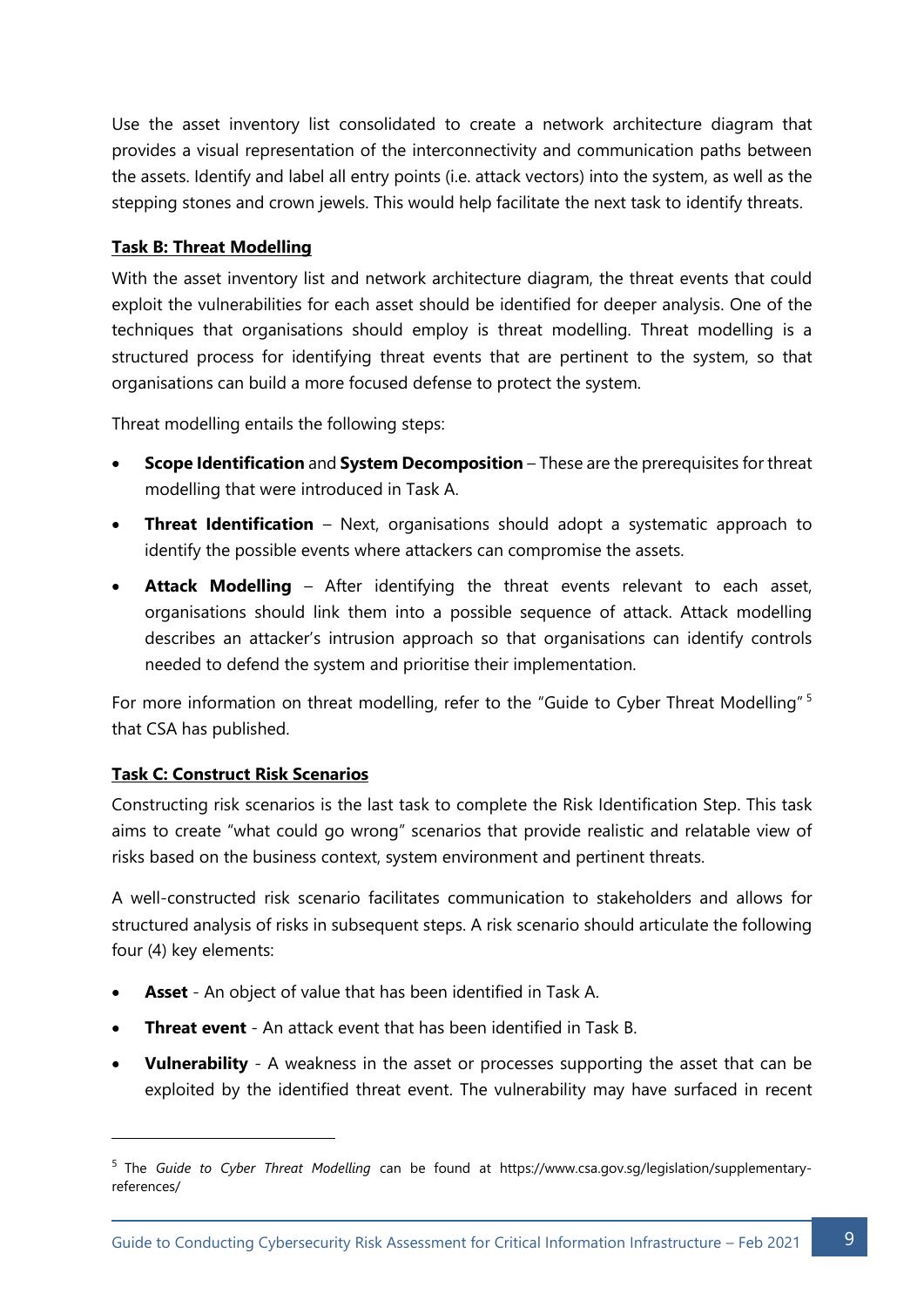audits and/or penetration-tests, or may be relevant to the environment due to the use of certain technologies.

**Consequence<sup>6</sup>** - The direct result of the threat event.

Some examples of well-constructed risk scenarios are illustrated below.

*Legend*: Threat Event | Vulnerability | Asset | Consequence

**Attacker performs an SQL injection** on an **unpatched legacy web application** to **download sensitive patient medical records**.

*Example 1: Risk Scenario*

**Internal staff makes a fraudulent payment instruction exceeding bank account balance** on the **payment system** with **no set limit**, **resulting in a bank overdraft**.

*Example 2: Risk Scenario*

**Unauthorised employee accesses** the **SCADA server** using **default login credentials** and **execute shutdown command** to **disrupt the water supply to the entire east side of Singapore.**

*Example 3: Risk Scenario*

**Attacker delivers spear-phishing email** to **unsuspecting user**, which when clicked, triggers the **user account** to **perform SMB authentication with malicious server** and **discloses hashed credentials.**

*Example 4: Risk Scenario*



#### **CIIOs to note**:

In the CII risk assessment report, risk scenarios must include elements of threat event, vulnerability, asset and consequence.

<sup>6</sup> The terms "*consequence*" and "*impact*" are often used interchangeably. However, they have different meanings and must not be confused. While "consequence" is the direct result of a threat event (e.g. power outage, disruption of services, loss of confidential data), "impact" is the degree to which consequence affects the business, operations etc (i.e. magnitude of harm).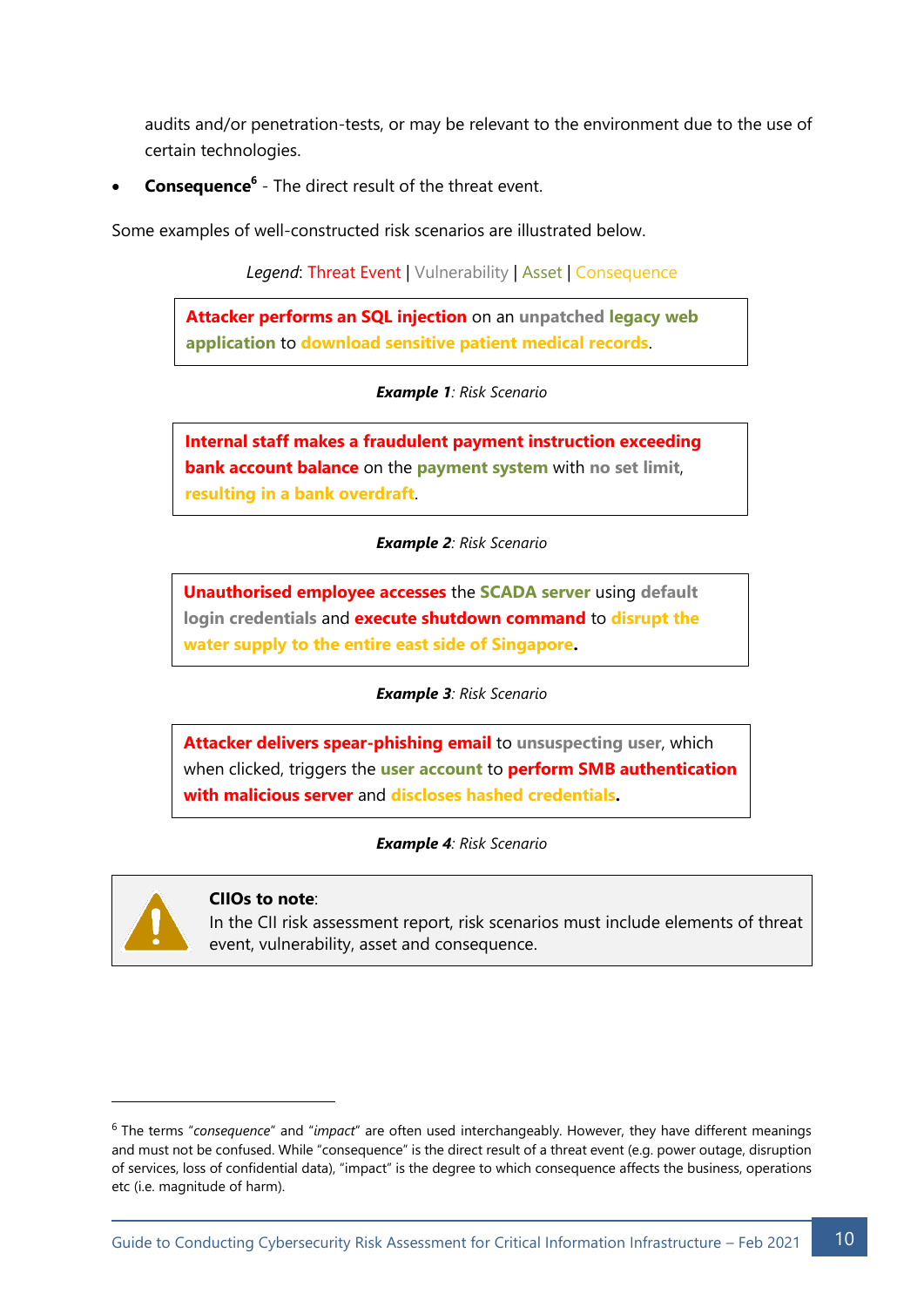### <span id="page-11-0"></span>**4.2 Step 2: Risk Analysis**

Risk analysis is about analysing the elements that make up each risk scenario to determine:

- The likelihood of a risk scenario occurring; and
- The impact (i.e. magnitude of harm) resulting from the occurrence of a risk scenario

#### **Task A: Determine Likelihood**

Historical or expected occurrence of an event has traditionally been used as a metric to measure the risk likelihood (e.g. Event is expected to occur once every year or has occurred once in the past year). However, the use of such a metric to measure cybersecurity risk likelihood may not be appropriate due to the dynamic nature of cybersecurity threats. A system that has not been compromised previously does not mean it would not be compromised in the future.

As a general guidance, the likelihood of cybersecurity risks should be assessed from the perspective of threats and vulnerabilities. One method to determine the cybersecurity risk likelihood is to consider the following factors<sup>7</sup>:

- **Discoverability** How easy would an adversary be able to discover the vulnerability of an asset? This is dependent on the availability of information about the vulnerability and the exposure of the vulnerable asset.
- **Exploitability** How easy would an adversary exploit the vulnerability of an asset? This is dependent on the access rights, complexity of tools, as well as technical skills required to carry out the attack.
- **Reproducibility** How easy would an adversary be able to reproduce the attack on the asset? This is dependent on the complexity of the exploit customisation and the environmental conditions required to carry out the attack.

*Figure 3* below is a sample assessment table to determine the cybersecurity risk likelihood based on the factors described above. The following steps can be taken to derive the likelihood score of a cybersecurity risk scenario:

- (i) Assign a score for each of the 3 likelihood factors (i.e.  $1 5$ )
- (ii) Average the score and round off to the nearest whole number
- (iii) The final score will be the likelihood of the risk scenario; 5 being "Highly Likely" and 1 being "Rare"

 $<sup>7</sup>$  The factors (Discoverability, Exploitability, and Reproducibility) are adapted from Microsoft's DREAD model for</sup> threat assessment.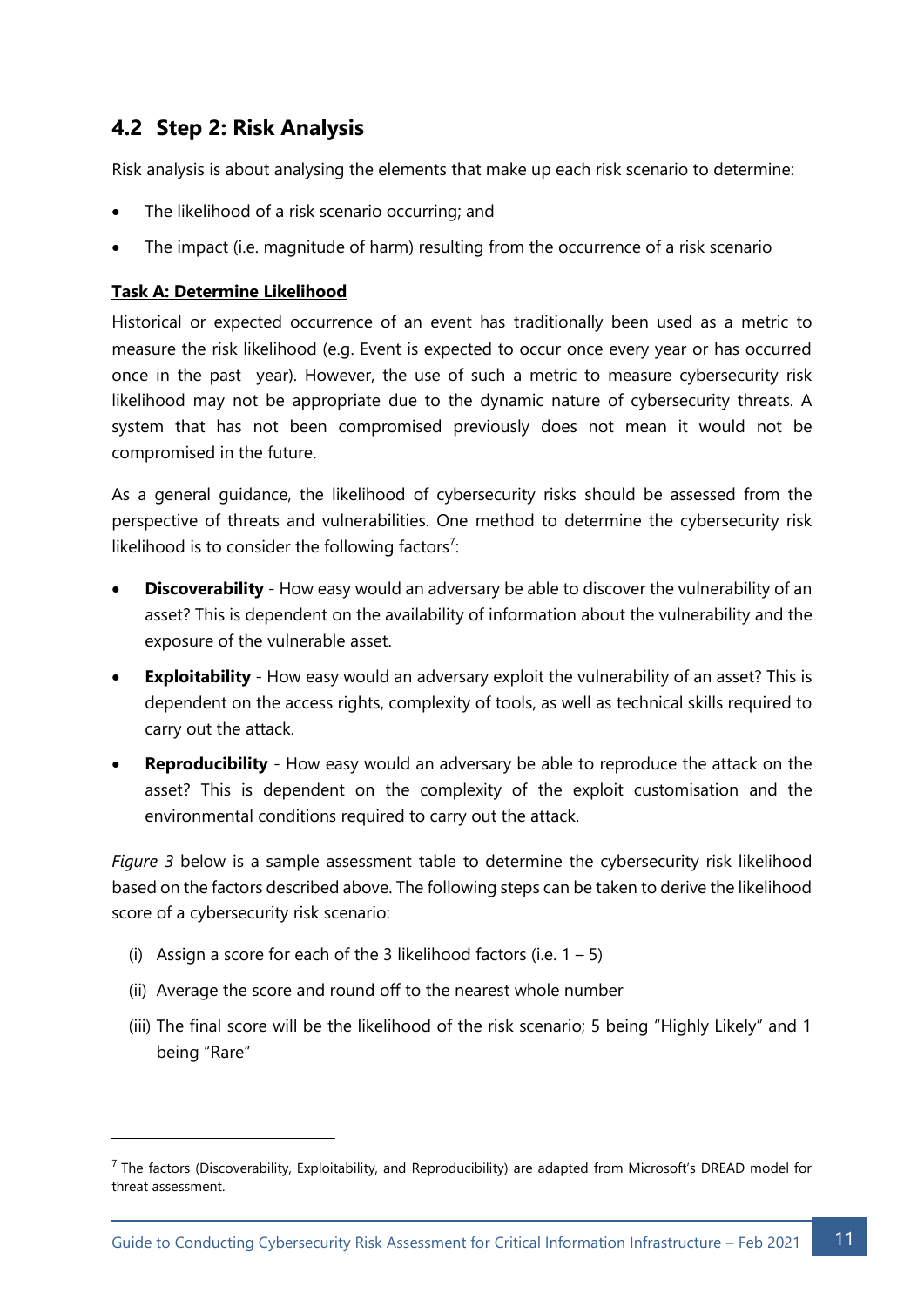| <b>Likelihood</b><br><b>Rating</b>    | <b>Discoverability</b>                                                                                                                                                                                                                                                                                                | <b>Exploitability</b>                                                                                                                                                                                                   | <b>Reproducibility</b>                                                                                                                                                                                                        |  |
|---------------------------------------|-----------------------------------------------------------------------------------------------------------------------------------------------------------------------------------------------------------------------------------------------------------------------------------------------------------------------|-------------------------------------------------------------------------------------------------------------------------------------------------------------------------------------------------------------------------|-------------------------------------------------------------------------------------------------------------------------------------------------------------------------------------------------------------------------------|--|
| <b>Highly</b><br><b>Likely</b><br>(5) | vulnerability<br>The<br>of<br>the<br>target:<br>• can be discovered by<br>searching / scanning the<br>public domain for<br>published information<br>(e.g. Shodan, ExploitDB);<br>• can be discovered and<br>attacked from external<br>networks (including the<br>internet)                                            | The attack:<br>can be performed with<br>٠<br>no access rights of the<br>target;<br>can be performed with<br>publicly available tools<br>without technical<br>knowledge                                                  | The attack:<br>• can be repeated at will<br>without any specific<br>configuration <sup>8</sup> or event<br>condition <sup>9</sup> ;<br>• can be repeated at will<br>without any<br>customisation of the<br>published exploits |  |
| <b>Likely</b><br>(4)                  | vulnerability<br>of<br>The<br>the<br>target:<br>• can be discovered by<br>probing the target (e.g.<br>port scans);<br>can be discovered and<br>attacked from adjacent<br>subnets or network<br>segments                                                                                                               | The attack:<br>• can be performed with<br>restricted access rights of<br>the target (e.g. user);<br>• can be performed with<br>publicly available tools<br>with basic technical<br>knowledge                            | The attack:<br>• can be repeated given<br>certain configuration in<br>the target;<br>• can be repeated with<br>minimal customisation<br>of the published<br>exploits (e.g. change of<br>parameters)                           |  |
| <b>Possible</b><br>(3)                | vulnerability<br>of<br>The<br>the<br>target:<br>• can be discovered by<br>examining the target's<br>responses, behaviour and<br>communications (e.g.<br>fuzzing with network<br>packets, network<br>sniffing);<br>can be discovered and<br>$\bullet$<br>attacked from within the<br>same subnet or network<br>segment | The attack:<br>• can be performed with<br>privilege access rights of<br>the target (e.g.<br>admin/SYSTEM/root);<br>• can be performed with<br>publicly available tools<br>that requires moderate<br>technical knowledge | The attack:<br>• can be repeated given<br>certain predictable<br>event condition;<br>• can be repeated with<br>customisation specific<br>for the target                                                                       |  |
| <b>Unlikely</b><br>(2)                | vulnerability of the<br>The<br>target:<br>can be discovered by<br>٠<br>operating and<br>interacting with the                                                                                                                                                                                                          | The attack:<br>can be performed with<br>$\bullet$<br>privilege access rights<br>(e.g.<br>admin/SYSTEM/root);                                                                                                            | The attack:<br>• can be repeated given<br>certain random event<br>condition;                                                                                                                                                  |  |

<sup>&</sup>lt;sup>8</sup> Configuration refers to settings in a hardware, software or firmware that can be changed, affecting the security posture and/or functionality of the system. For example, the enabling of Telnet service.

<sup>&</sup>lt;sup>9</sup> Event condition refers to a situation/circumstance of the computing environment that must exists to achieve the desired outcome. For example, an ad-hoc batch job needs to be running in order for the attack to be carried out.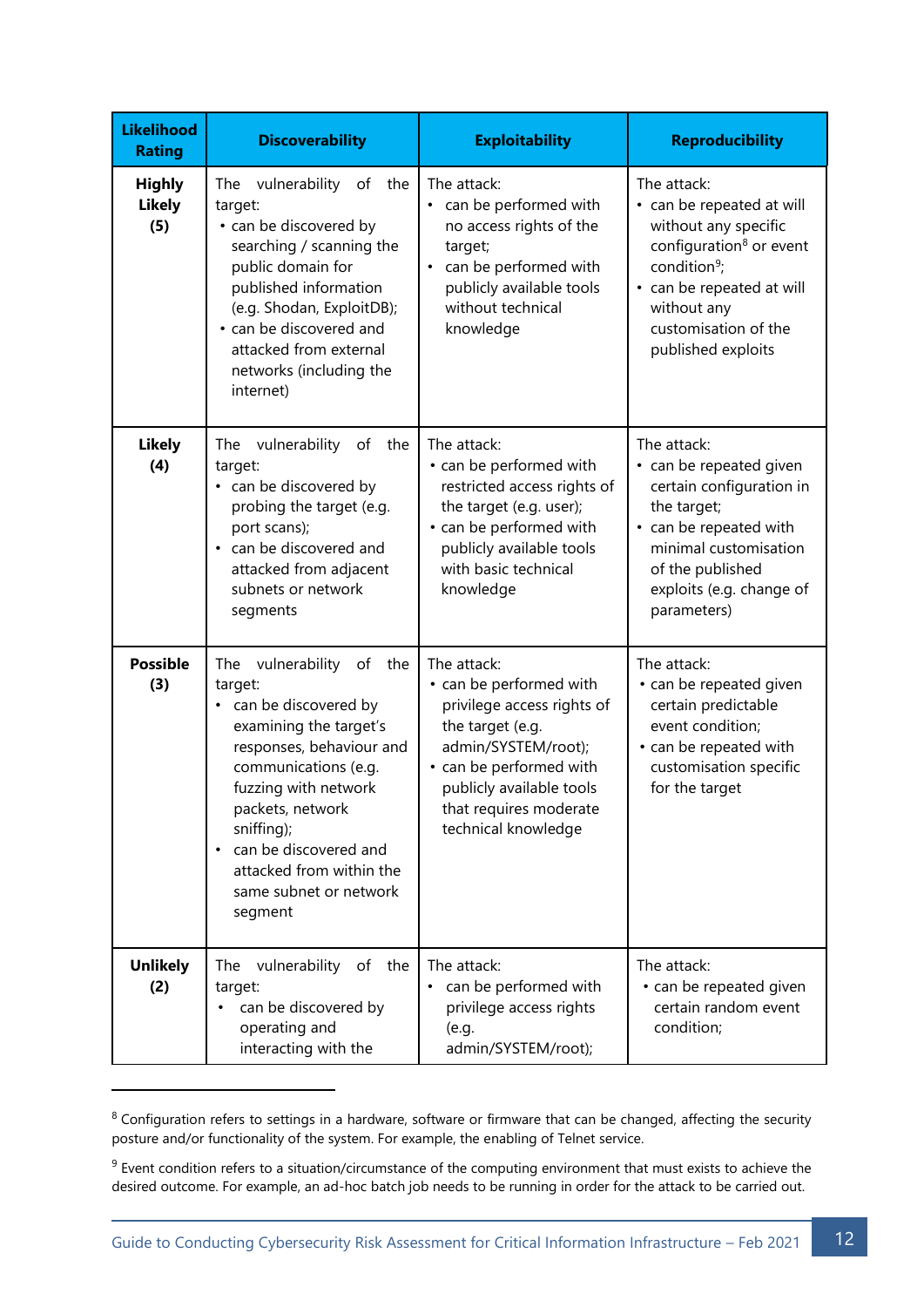| <b>Likelihood</b><br><b>Rating</b> | <b>Discoverability</b>                                                                                                                                                                       | <b>Exploitability</b>                                                                                                                                                                                                                                                                                         | <b>Reproducibility</b>                                                                                                              |  |
|------------------------------------|----------------------------------------------------------------------------------------------------------------------------------------------------------------------------------------------|---------------------------------------------------------------------------------------------------------------------------------------------------------------------------------------------------------------------------------------------------------------------------------------------------------------|-------------------------------------------------------------------------------------------------------------------------------------|--|
|                                    | actual or similar setup of<br>the target;<br>can be discovered and<br>$\bullet$<br>attacked with logical<br>local access                                                                     | can be performed with<br>$\bullet$<br>publicly<br>available/specialise tools<br>that requires advance<br>technical knowledge;<br>may requires chaining of<br>multiple exploits                                                                                                                                | • can be repeated<br>theoretically or with<br>published proof of<br>concept exploit                                                 |  |
| Rare<br>(1)                        | vulnerability of<br>The<br>the<br>target:<br>can be discovered by<br>studying the blueprint<br>(e.g. source code);<br>can be discovered and<br>$\bullet$<br>attacked with physical<br>access | The attack:<br>can be performed with<br>$\bullet$<br>privileged access rights<br>(e.q.<br>admin/root/SYSTEM)<br>and required multi-<br>factor authentication;<br>can be performed with<br>٠<br>specialised tools that<br>requires expert technical<br>knowledge;<br>requires chaining of<br>multiple exploits | The attack:<br>• cannot be reproduced<br>on the target;<br>• can be repeated with<br>unpublished exploit<br>specific for the target |  |

*Figure 3: A sample assessment table for determining risk likelihood*

## **CIIOs to note**: In the CII risk assessment report, • The risk likelihood must be scored along the scale of 1 to 5 *(i.e. 1 being "rare" and 5 being "highly likely")* <sup>10</sup> . The risk likelihood must be determined based on threat and vulnerability. The likelihood factors (i.e. Discoverability, Exploitability, and Reproducibility) are recommended for use to determine the risk likelihood.

 $10$  Consistency in the use of risk likelihood scale is necessary, so that CII risks can be aggregated and viewed at the national level.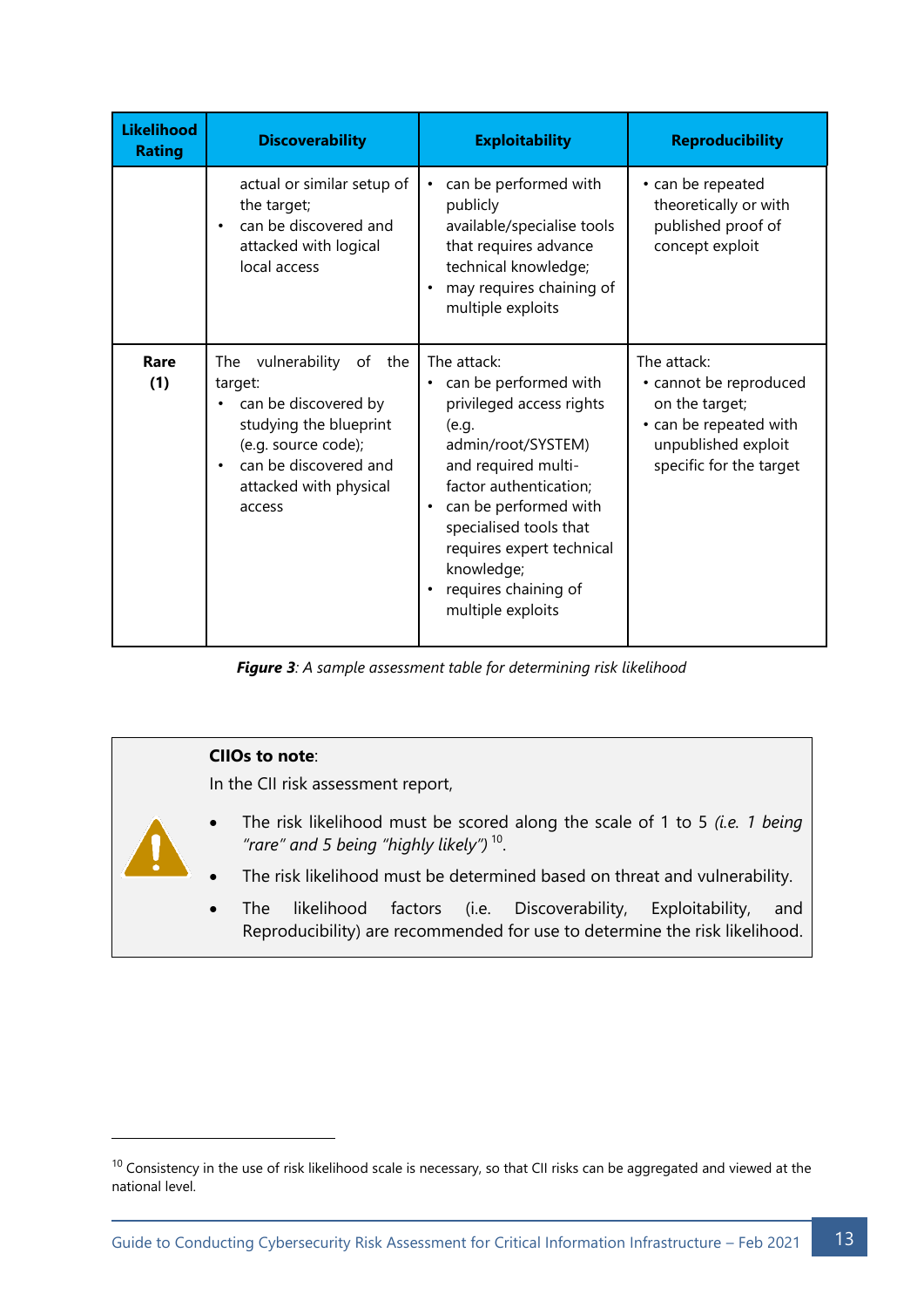#### **Task B: Determine Impact**

In general, the manifestation of a risk scenario can compromise the confidentiality, integrity and/or availability of assets (e.g. data, equipment, operations). Any compromise of the assets will translate to adverse impact at the following three (3) levels:

- **National** At the national level, the impact can be viewed as harm to national security and economy.
- **Organisational** At the organisational level, the impact can be viewed as disruption to business operations, damage to reputation and loss of financials.
- **Individual** At the individual level, the impact can be viewed as loss of life and injuries.

*Figure 4* below is a sample assessment table for determining the risk impact on a rating scale of 1 to 5 (5 being "Very Severe" and 1 being "Negligible"). The descriptors provided in the sample table below are generic. When adopting a similar impact table, organisations should review and tailor the descriptors for each impact rating to ensure they are:

- **Relevant to business context** Link descriptors to the organisation's business objectives or performance measures.
- **Unambiguous** Use descriptors that are binary or with quantitative ranges (e.g. leakage of data classified as "Confidential", disruption of services to more than 50% of customers)
- **Multi-perspectives** Identify sub-categories of impact from each of the 3 levels (i.e. national, organisational, and individual)

| <b>Impact</b><br><b>Rating</b>      | <b>Confidentiality</b>                                                                                                                                                 | <b>Integrity</b>                                                                                                                                                                           | <b>Availability</b>                                                                                                                                                                                    |  |
|-------------------------------------|------------------------------------------------------------------------------------------------------------------------------------------------------------------------|--------------------------------------------------------------------------------------------------------------------------------------------------------------------------------------------|--------------------------------------------------------------------------------------------------------------------------------------------------------------------------------------------------------|--|
| <b>Very</b><br><b>Severe</b><br>(5) | The unauthorised disclosure<br>of information could be<br>expected to have an<br>exceptionally grave adverse<br>effect on organisation,<br>individuals, or the nation. | The unauthorised<br>modification or destruction<br>of information could be<br>expected to have an<br>exceptionally grave adverse<br>effect on organisation,<br>individuals, or the nation. | The disruption of access<br>to or use of information<br>or computer system could<br>be expected to have an<br>exceptionally grave<br>adverse effect on<br>organisation, individuals,<br>or the nation. |  |
| <b>Severe</b><br>(4)                | The unauthorised disclosure<br>of information could be<br>expected to have a serious<br>adverse effect on<br>organisation, individuals, or<br>the nation.              | The unauthorised<br>modification or destruction<br>of information could be<br>expected to have a serious<br>adverse effect on<br>organisation, individuals, or<br>the <u>nation</u> .      | The disruption of access<br>to or use of information<br>or computer system could<br>be expected to have a<br>serious adverse effect on<br>organisation, individuals,<br>or the nation.                 |  |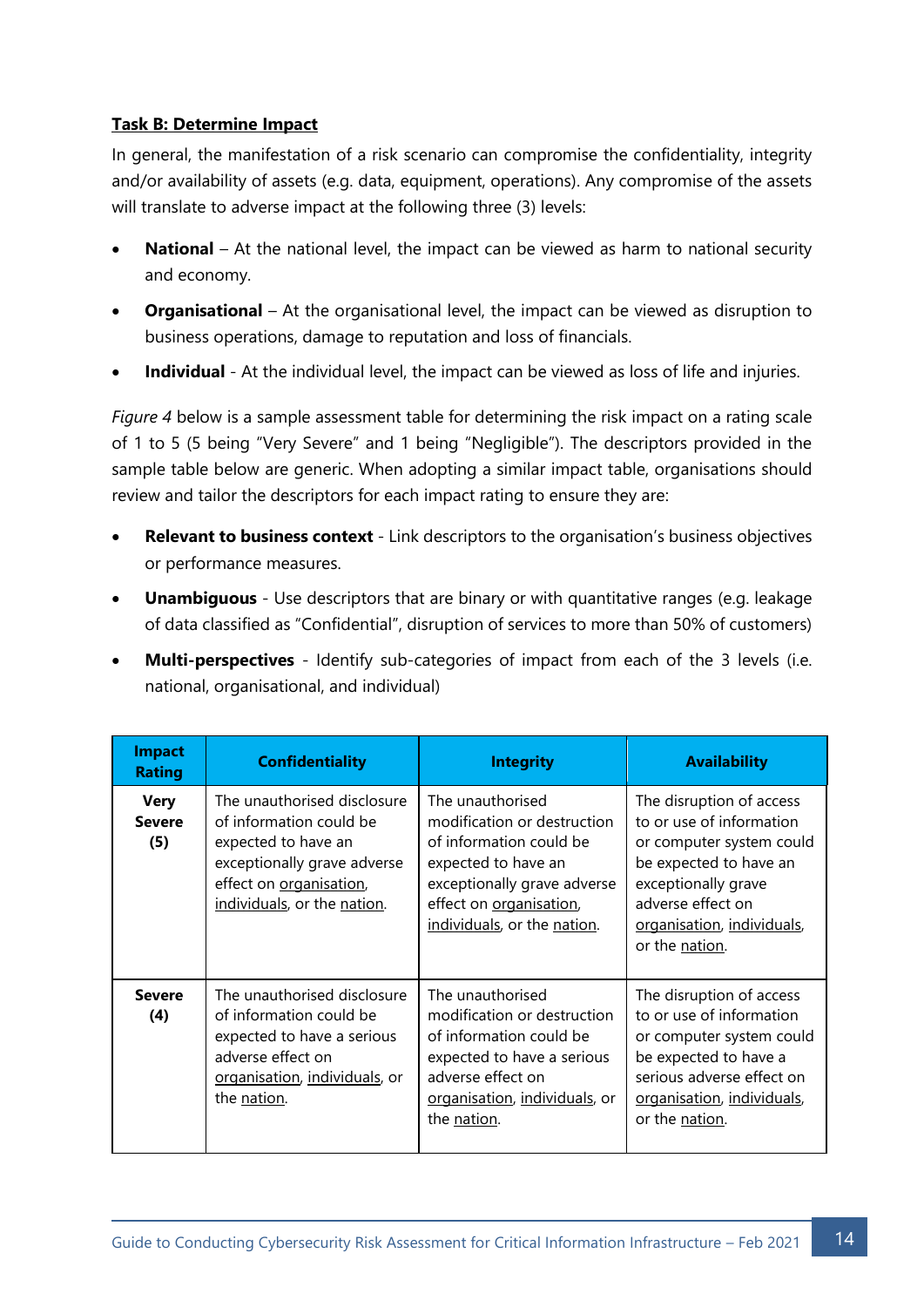| <b>Impact</b><br><b>Rating</b>                                                                                                                                  | <b>Confidentiality</b>                                                                                                                               | <b>Integrity</b>                                                                                                                                                         | <b>Availability</b>                                                                                                                                                               |  |
|-----------------------------------------------------------------------------------------------------------------------------------------------------------------|------------------------------------------------------------------------------------------------------------------------------------------------------|--------------------------------------------------------------------------------------------------------------------------------------------------------------------------|-----------------------------------------------------------------------------------------------------------------------------------------------------------------------------------|--|
| <b>Moderate</b><br>(3)                                                                                                                                          | The unauthorised disclosure<br>of information could be<br>expected to have some<br>adverse effect on<br>organisation, individuals, or<br>the nation. | The unauthorised<br>modification or destruction<br>of information could be<br>expected to have some<br>adverse effect on<br>organisation, individuals, or<br>the nation. | The disruption of access<br>to or use of information<br>or computer system could<br>be expected to have some<br>adverse effect on<br>organisation, individuals,<br>or the nation. |  |
| <b>Minor</b><br>(2)                                                                                                                                             | The unauthorised disclosure<br>of information could be<br>expected to have a limited<br>adverse effect on<br>organisation, or individuals.           | The unauthorised<br>modification or destruction<br>of information could be<br>expected to have a limited<br>adverse effect on<br>organisation, or individuals.           | The disruption of access<br>to or use of information<br>or computer system could<br>be expected to have a<br>limited adverse effect on<br>organisation, or<br>individuals.        |  |
| The unauthorised disclosure<br><b>Negligible</b><br>of information could be<br>(1)<br>expected to have negligible<br>effect on organisation, or<br>individuals. |                                                                                                                                                      | The unauthorised<br>modification or destruction<br>of information could be<br>expected to have negligible<br>effect on organisation, or<br>individuals.                  | The disruption of access<br>to or use of information<br>or computer system could<br>be expected to have<br>negligible effect on<br>organisation, or<br>individuals.               |  |

*Figure 4: Generic descriptors for determining impact of risk*

Each risk scenario may be assessed to have different impact ratings in areas of confidentiality, integrity and availability. The highest impact rating should be taken as the final score.

#### **CIIOs to note**:

In the CII risk assessment report,



- The risk impact must be scored along the scale of 1 to 5 *(1 being "negligible" and 5 being "very severe")* 11 .
- The descriptors for each impact rating must be tailored to respective organisational context.

<sup>&</sup>lt;sup>11</sup> Consistency in the use of risk impact scale is necessary, so that CII risks can be aggregated and viewed at the national level.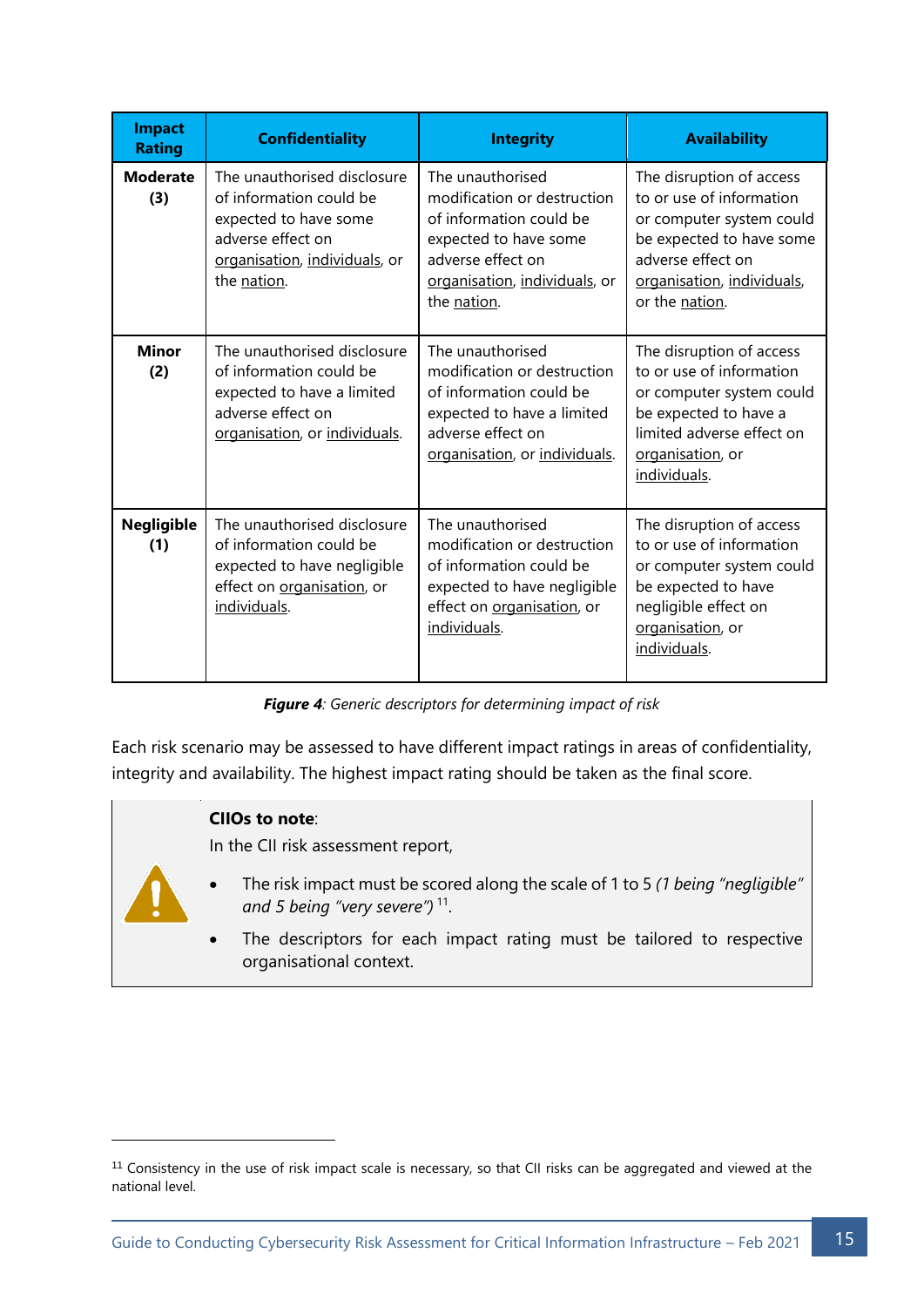## <span id="page-16-0"></span>**4.3 Step 3: Risk Evaluation**

Risk evaluation is about determining and understanding the significance of risk level, and comprises the following tasks:

- Determine and prioritise risk
- Document risk

#### **Task A: Determine and Prioritise Risk**

As mentioned in *Chapter 3*, risk is a function of the likelihood of a given threat event exploiting a potential vulnerability of an asset, and resulting impact. This can be diagrammatically presented using a risk matrix. *Figure 5* below is a sample 5-by-5 risk matrix for determining risk level for each risk scenario, where risk level is a multiplication of "Likelihood" and "Impact" determined from the Risk Analysis step (Section 4.2).

|               | <b>Very Severe</b><br>(5) | <b>Medium</b><br>(5) | <b>Medium</b><br><b>High</b><br>(10) | <b>High</b><br>(15)                  | Very<br><b>High</b><br>(20)          | Very<br>High<br>(25)                  |
|---------------|---------------------------|----------------------|--------------------------------------|--------------------------------------|--------------------------------------|---------------------------------------|
| <b>IMPACT</b> | <b>Severe</b><br>(4)      | Low<br>(4)           | <b>Medium</b><br>(8)                 | <b>Medium</b><br><b>High</b><br>(12) | <b>High</b><br>(16)                  | Very<br>High<br>(20)                  |
|               | <b>Moderate</b><br>(3)    | Low<br>(3)           | <b>Medium</b><br>(6)                 | <b>Medium</b><br>(9)                 | <b>Medium</b><br><b>High</b><br>(12) | <b>High</b><br>(15)                   |
|               | <b>Minor</b><br>(2)       | Low<br>(2)           | Low<br>(4)                           | <b>Medium</b><br>(6)                 | <b>Medium</b><br>(8)                 | <b>Medium</b><br>High<br>(10)         |
|               | <b>Negligible</b><br>(1)  | Low<br>(1)           | Low<br>(2)                           | Low<br>(3)                           | Low<br>(4)                           | <b>Medium</b><br>(5)                  |
|               |                           | Rare<br>(1)          | <b>Unlikely</b><br>(2)               | <b>Possible</b><br>(3)               | <b>Likely</b><br>(4)                 | <b>Highly</b><br><b>Likely</b><br>(5) |

#### **LIKELIHOOD**

|  |  |  | <b>Figure 5</b> : A 5-by-5 Risk Matrix for determining risk level |  |
|--|--|--|-------------------------------------------------------------------|--|
|  |  |  |                                                                   |  |

For each risk level derived, compare it against the risk tolerance level defined by the organisation. Risk scenarios with risk levels above the tolerance level must be prioritised for treatment until the risk levels fall to within the tolerance level. When prioritising risk for treatment, the expected duration should also be established.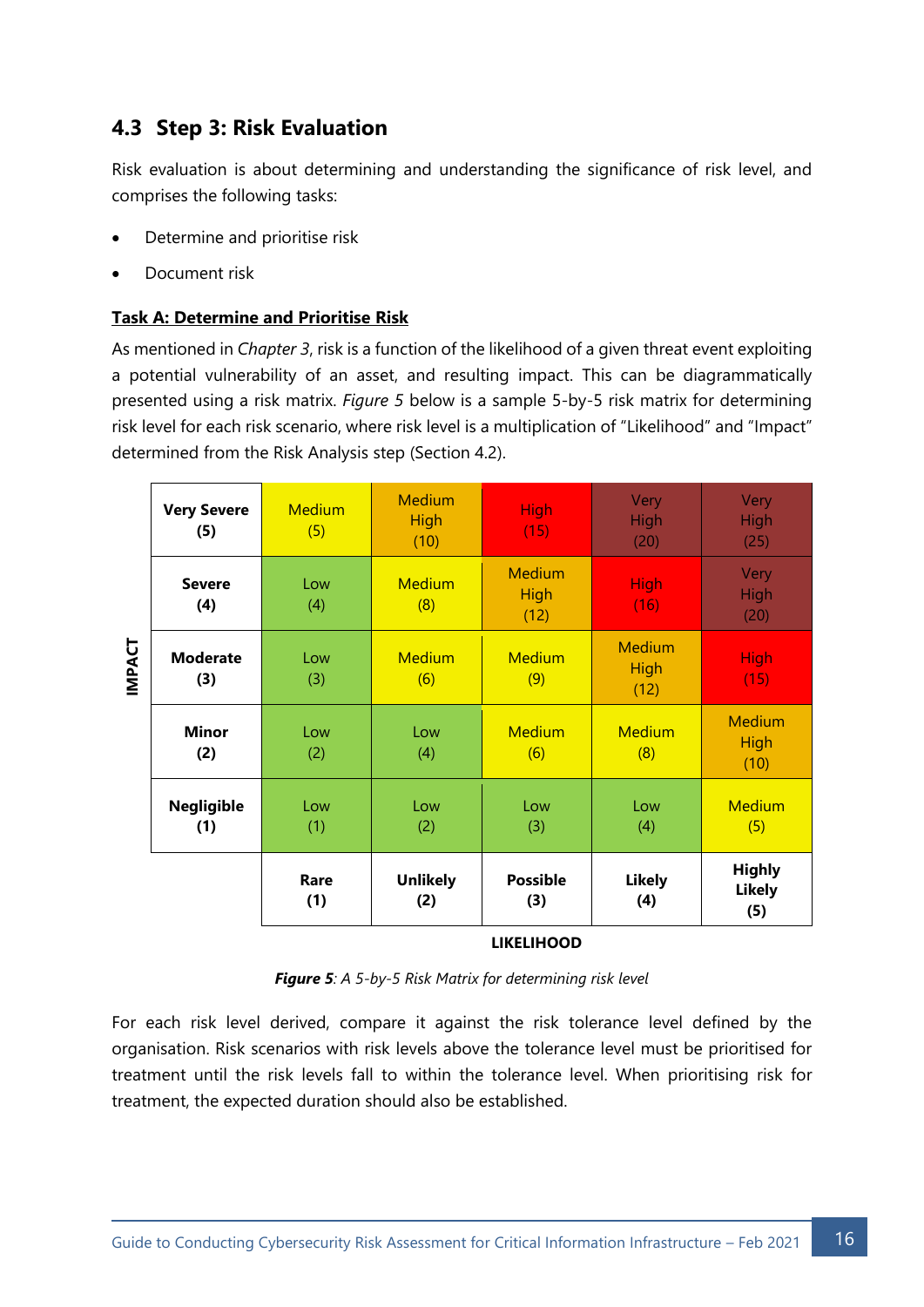

**CIIOs to note**: In the CII risk assessment report, the risk level must be determined using a 5 by-5 matrix*<sup>12</sup>* .

#### **Task B: Document Risk**

A risk assessment is incomplete without documentation. The outputs from previous steps must be clearly documented in a Risk Register for communication to stakeholders. A Risk Register is a record of all the risk scenarios identified, including their determined risk level. The Risk Register is a living document to be regularly reviewed and updated to ensure that the organisation's management has an up-to-date picture of the organisation's cybersecurity risks when making risk-informed decisions. It should minimally contain the following:

- **Risk scenario** A scenario articulating how a threat event could exploit a potential vulnerability of an asset to create an adverse impact.
- **Identification date** The date when the risk scenario is identified.
- **Existing measures** The current measures in place to address the risk scenario.
- **Current risk** The determined risk level (combination of likelihood and impact) of risk scenario after taking into account existing measures (i.e. inherent risk<sup>13</sup> with existing measures applied).
- **Treatment plan** The planned activities (e.g. deploying additional measures) and timeline to treat the current risk to an acceptable level (i.e. within organisation's risk tolerance level).
- **Progress Status** The status of implementing the treatment plan.
- **Residual risk** The determined risk level (combination of likelihood and impact) of risk scenario after treatment plan is implemented (i.e. current risk with additional measures applied).
- **Risk Owner** The individual or group responsible for ensuring that the residual risks remain within the organisation's tolerance level.



#### **CIIOs to note**:

In the CII risk assessment report, the Risk Register must minimally include the eight (8) elements, namely *risk scenario, identification date, existing measures, current risk, treatment plan, progress status, residual risk, risk owner*.

 $12$  Consistency in the use of risk matrix is necessary, so that CII risks can be aggregated and viewed at the national level.

 $13$  Inherent risk refers to risk level without taking into account any measures.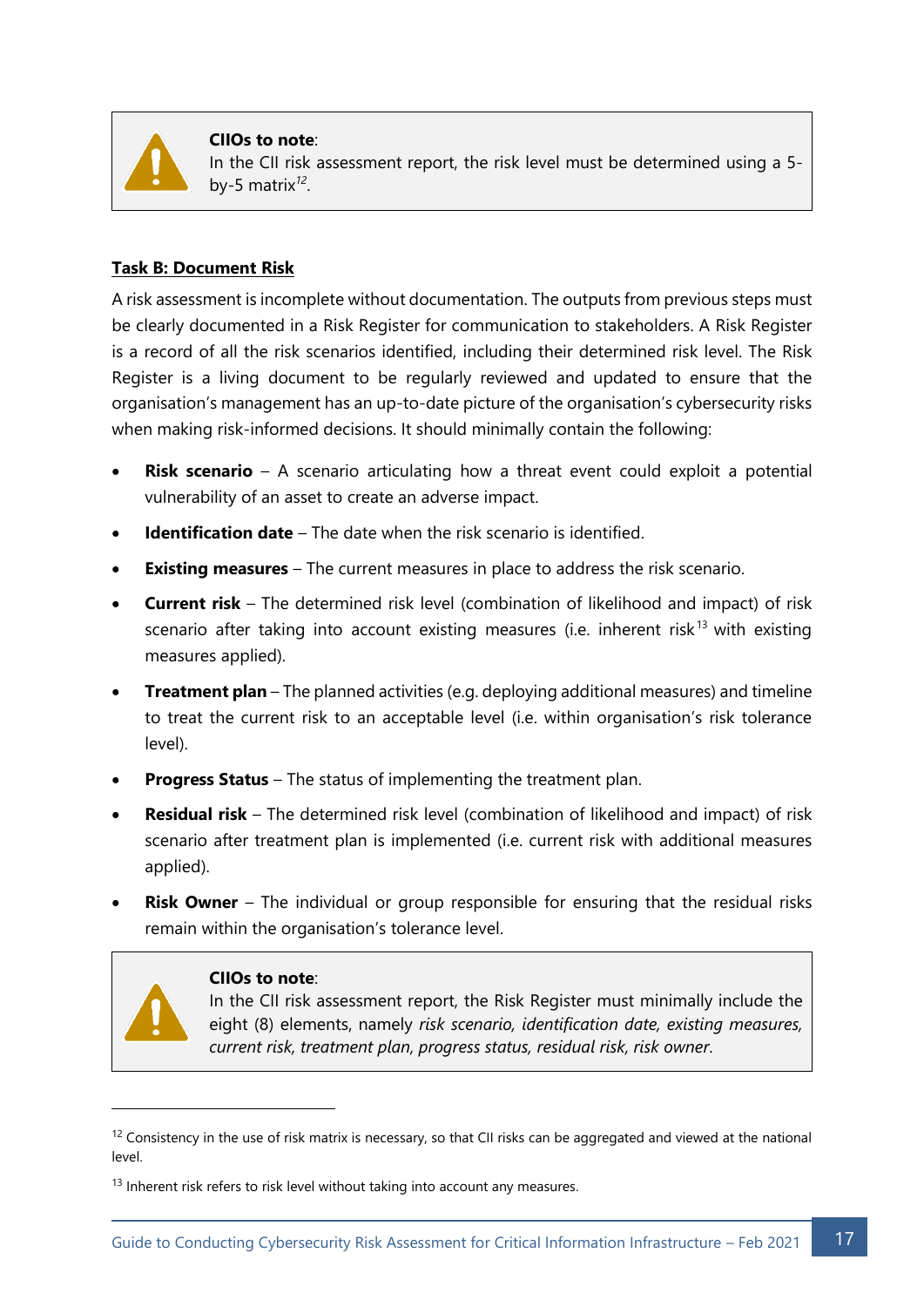## <span id="page-18-0"></span>5 RESPOND TO RISKS

Having evaluated the identified risks (i.e. current risks), the next step is to identify and determine the next course of action to keep the risks within the organisation's risk tolerance level.

## <span id="page-18-1"></span>**5.1 Types of Risk Response Options**

There are four (4) risk response options to consider:

#### **Accept**

Risk acceptance means undertaking risk as it is without introducing further actions to reduce it. Risk should only be accepted when it falls within the organisation's tolerance level.

#### **Avoid**

Risk avoidance means discontinuing an action/activity that exposes the organisation to the identified risk. This may appear extreme but may be the best course of action if the risk outweighs the benefits.

*Example: Not conducting online payment transactions is an example of avoiding the risk of attackers hijacking the transaction to make fraudulent payments.*

#### **Transfer**

Risk transference means sharing a portion of risk with other parties or entities. Such a treatment option typically reduces the "impact" component of risk.

*Example: Purchasing cyber insurance or outsourcing certain operations are examples of sharing risks with third parties.* 

#### **Mitigate**

Risk mitigation means putting in place measures to reduce the risk level. This can be achieved through the deployment of security controls.

*Example: Implementing a firewall to restrict network traffic is an example to mitigate the risk of system communicating with malicious external servers.* 

Whichever risk response option is taken, senior management (with the appropriate level of authority and accountability) within the organisation must formally approve the selected risk response and make a conscious decision to accept the residual risks.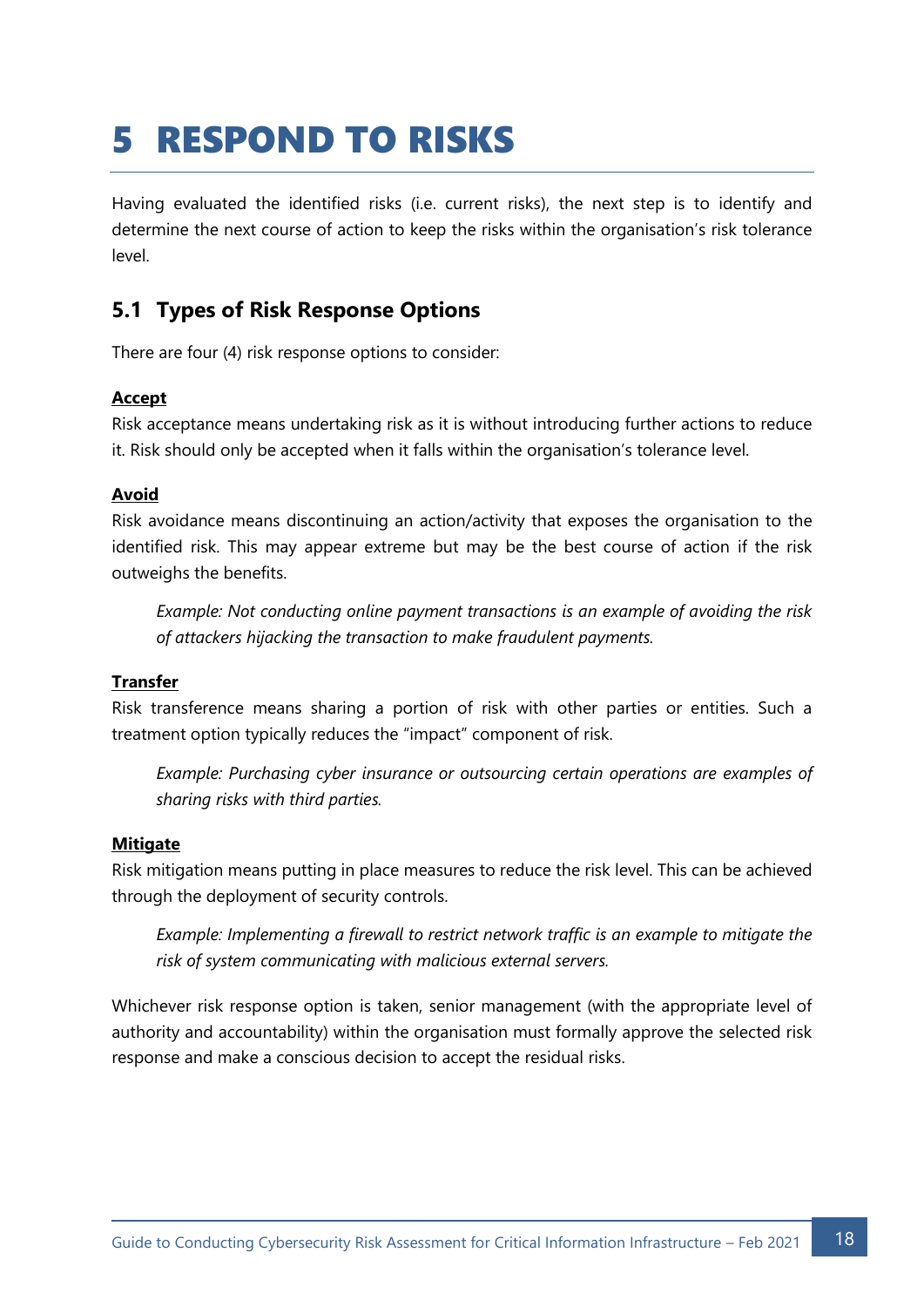## <span id="page-19-0"></span>**5.2 Choosing the Appropriate Risk Response Actions**

Many organisations tend to treat risks through mitigation by investing in costly security controls and technical solutions. However, organisations should also explore treating risks through avoidance or transference as possible alternatives that may also be cost-effective. For example, in order to address the risk of system compromise when employees access malicious websites, organisations may want to consider avoiding the risk by removing internet-surfing capabilities instead of mitigating the risk through deployment of expensive end-point preventive solutions.

When organisations choose to treat risks through mitigation, they need to ensure that the security controls they implement are relevant and appropriate to the risks they are addressing. As a general guidance, a control is considered appropriate and relevant to a risk when it:

- Reduces risk likelihood; or
- Reduces risk impact

#### **CIIOs to note**:

In the CII risk assessment report,

- Senior Management must formally approve all treatment plans.
- Senior Management must formally accept all residual risks.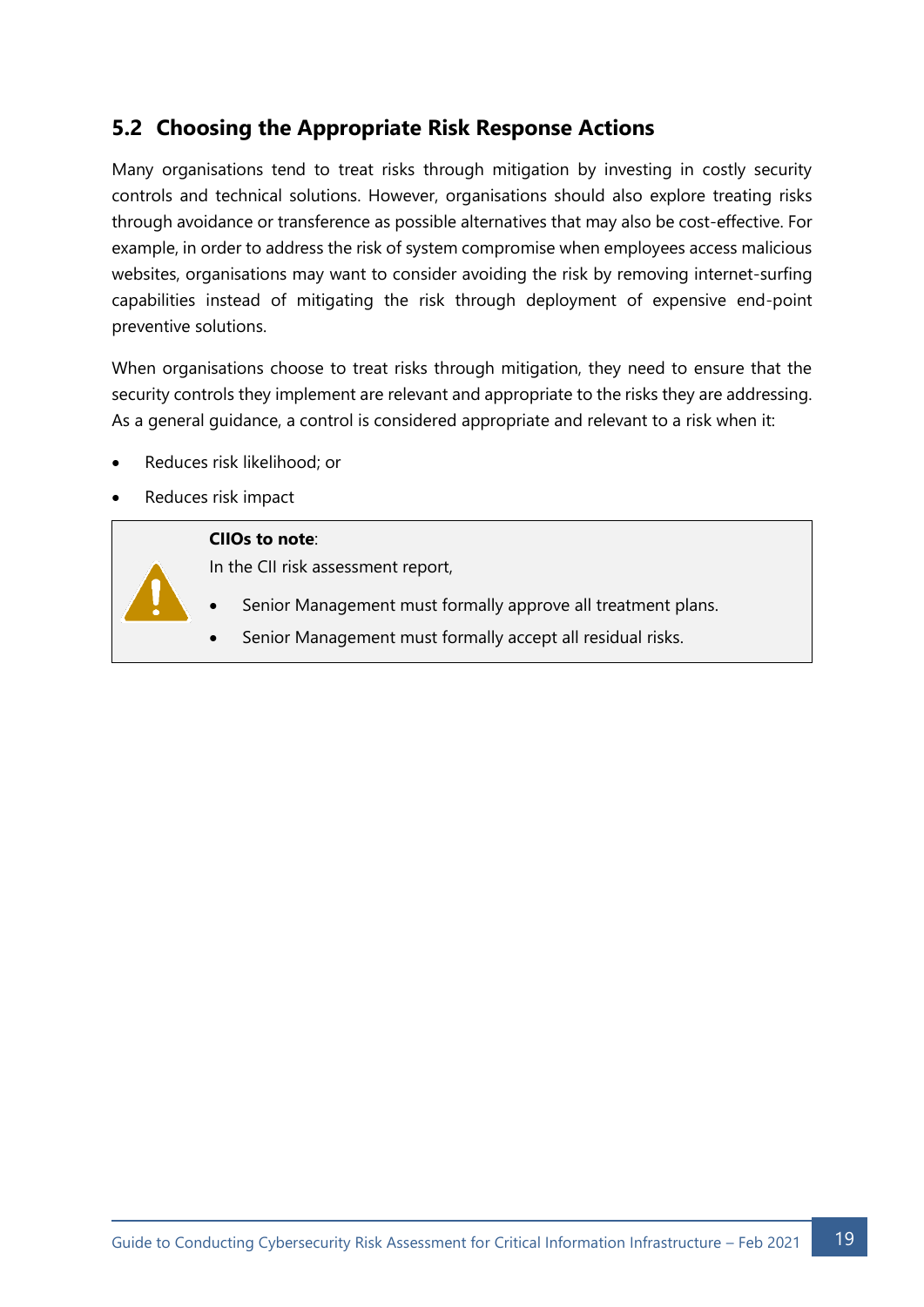## <span id="page-20-0"></span>6 REFERENCES

- [1] J. T. Langill and E. D. Knapp, Industrial Network Security, Second Edition: Securing Critical Infrastructure Networks for Smart Grid, SCADA, and Other Industrial Control Systems, Elsevier, 2014.
- [2] C. E. Bodungen, B. L. Singer, A. Shbeeb, S. Hilt and K. Wilhoit, Industrial Control Systems Hacking Exposed, McGraw-Hill Education, 2017.
- [3] (NIST), National Institute of Standards and Technology, "Managing Information Security Risk: Organization, Mission, and Information System View," March 2011. [Online]. Available: https://csrc.nist.gov/publications/detail/sp/800-39/final. [Accessed 19 November 2019].
- [4] ISACA, CRISC Review Manual 6th Edition, ISACA, 2015.
- [5] Australian Government, Department of Finance, "Comcover Risk Resources Defining Risk Appetite and Tolerance," 2016. [Online]. Available: https://www.finance.gov.au/sites/default/files/2019-11/case-study-defining-riskappetite-and-tolerance.PDF. [Accessed 19 November 2019].
- [6] A. Shostack, Threat Modeling: Designing for Security, John Wiley & Sons Inc., 2014.
- [7] Microsoft, "Chapter 3 Threat Modeling," 7 July 2010. [Online]. Available: https://docs.microsoft.com/en-us/previous-versions/msp-n-p/ff648644(v=pandp.10). [Accessed 19 November 2019].
- [8] (NIST), National Institute of Standards and Technology, "Guide for Conducting Risk Assessments," September 2012. [Online]. Available: https://csrc.nist.gov/publications/detail/sp/800-30/rev-1/final. [Accessed 19 November 2019].
- [9] Paladin Risk Management Services, "Risk Tip #5 Hungry to Understand Risk Appetite?," 2017. [Online]. Available: https://paladinrisk.com.au/risk-tip-5-hungryunderstand-risk-appetite. [Accessed 19 November 2019].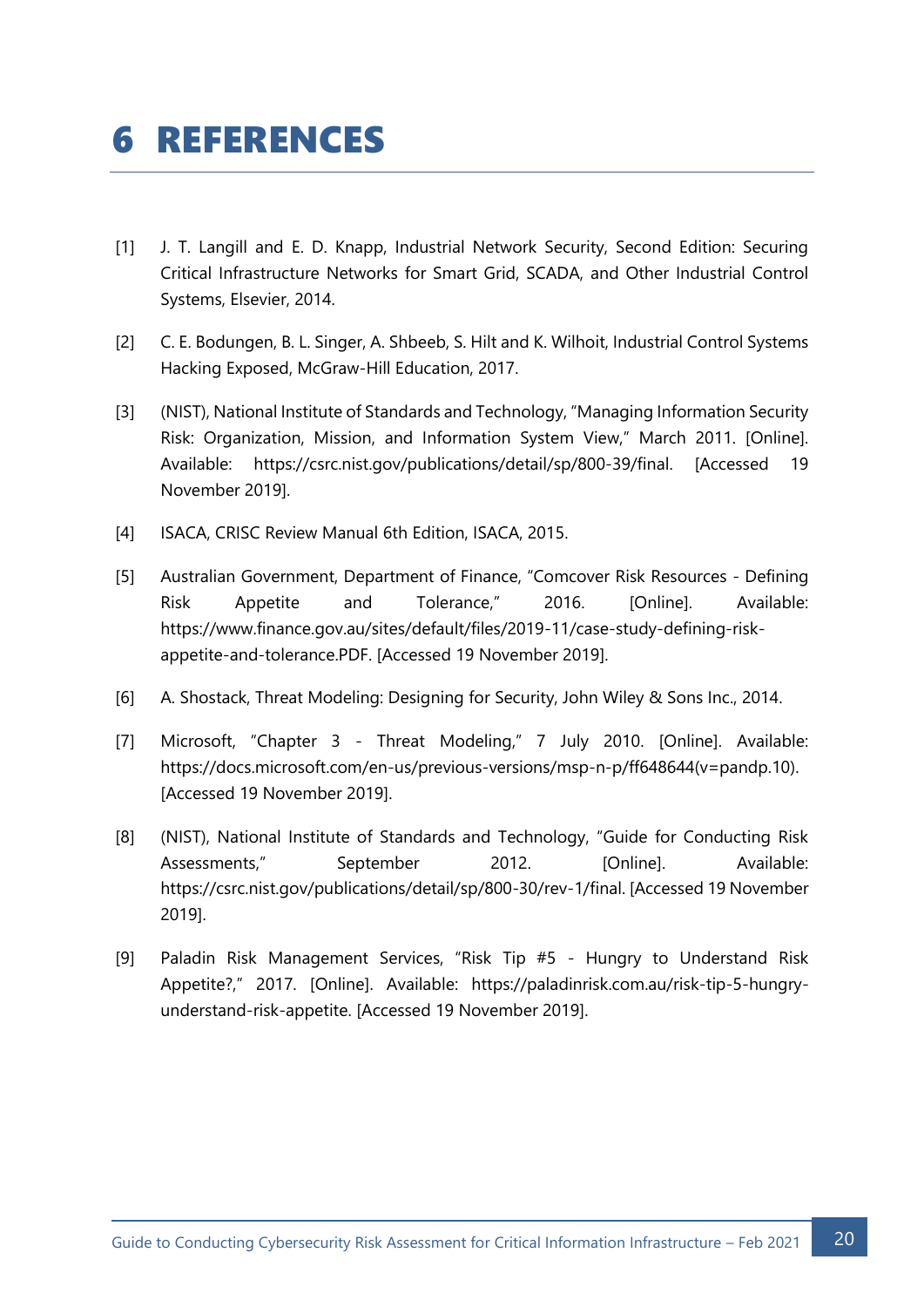<span id="page-21-0"></span>

## <span id="page-21-1"></span>**Summary of Expectations for CIIOs**

| <b>CIIOs to note:</b>                                                                                                                                                                                                                                                | <b>Related</b><br><b>Section</b> |
|----------------------------------------------------------------------------------------------------------------------------------------------------------------------------------------------------------------------------------------------------------------------|----------------------------------|
| In the CII risk assessment report, risk tolerance levels must be clearly defined.                                                                                                                                                                                    | 3.2                              |
| In the CII risk assessment report, the stakeholders' roles and responsibilities in<br>the risk assessment exercise must be clearly specified.                                                                                                                        | 3.3                              |
| In the CII risk assessment report, risk scenarios must include elements of threat<br>event, vulnerability, asset and consequence.                                                                                                                                    | 4.1                              |
| In the CII risk assessment report,<br>The risk likelihood must be scored along the scale of 1 to 5 (i.e. 1 being<br>$\bullet$<br>"rare" and 5 being "highly likely").<br>The risk likelihood must be determined based on threat and vulnerability.<br>$\bullet$      | 4.2<br>[Task A]                  |
| The likelihood factors (i.e. Discoverability, Exploitability, and Reproducibility)<br>are recommended for use to determine the risk likelihood.                                                                                                                      |                                  |
| In the CII risk assessment report,<br>The risk impact must be scored along the scale of 1 to 5 (1 being<br>$\bullet$<br>"negligible" and 5 being "very severe").<br>The descriptors for each impact rating must be tailored to respective<br>organisational context. | 4.2<br>[Task B]                  |
| In the CII risk assessment report, the risk level must be determined using a 5-<br>by-5 matrix.                                                                                                                                                                      | 4.3<br>[Task A]                  |
| In the CII risk assessment report, the Risk Register must minimally include the<br>eight (8) elements, namely risk scenario, identification date, existing measures,<br>current risk, treatment plan, progress status, residual risk, risk owner.                    | 4.3<br>[Task B]                  |
| In the CII risk assessment report,<br>Senior Management must formally approve all treatment plans.<br>Senior Management must formally accept all residual risks.<br>$\bullet$                                                                                        | 5.2                              |